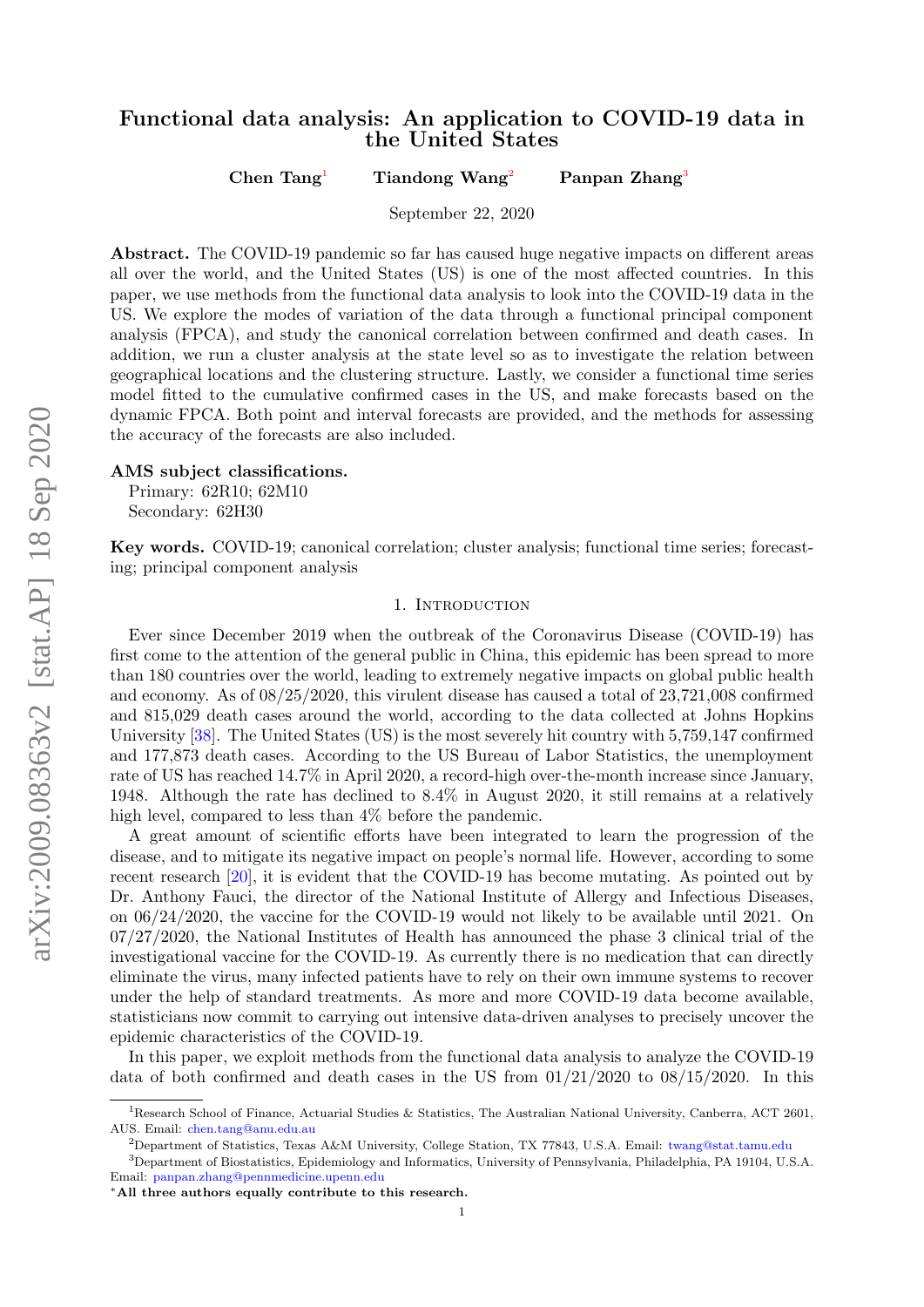study, our data are collected at state level (see Section [2](#page-1-0) for details), with the following research questions in mind:

- (1) Does the practice of public health measures (e.g., social distancing and mask wearing) help to mitigate the spread of the COVID-19? On the other hand, does the reopening of business exacerbate the spread of the disease?
- (2) Is there any quantitative way to understand the correlation between infections and deaths caused by the COVID-19 in the US? Does the correlation vary from state to state?
- (3) Is the spread of the COVID-19 related to the geographical locations of the infected regions or hot spots (at the state level) in the US?
- (4) Is there a way to have some reasonable forecasts with regard to the total number of confirmed cases nationwide?

# 2. Preliminary analysis

<span id="page-1-0"></span>We collect the number of confirmed and death cases of the COVID-19 from the 50 continental states in the US between 01/21/2020 (the date of the first domestic confirmed case reported in the US) to 08/15/2020 (the weekend before school reopening in most of the states). The data of cumulative confirmed and death cases were collected at state level, from a publicly available repository released and updated by New York Times ([https://github.com/nytimes/](https://github.com/nytimes/covid-19-data) [covid-19-data](https://github.com/nytimes/covid-19-data)). In what follows, the daily confirmed and death cases are obtained effortlessly.

The majority of our analyses is done at the state level. Noticing the significant differences in the population size for each state, we standardize the data, using the estimated population size for each state at the end of year 2019 from the US Census Bureau ([https://www.census.](https://www.census.gov/popclock) [gov/popclock](https://www.census.gov/popclock)) to scale all collected data (cumulative and daily cases), and save them in units of "per million". In Figure [1,](#page-2-0) we plot the number of daily confirmed and death cases in the US. From early May to early June, the cumulative case-to-fatality rate (CFR) of the COVID-19 in the US has stayed consistently high around  $6.01\%$ , close to the estimate  $(6.1\%)$  given in [\[1\]](#page-17-0), which is slightly higher than the CFR in Wuhan, China  $(5.8\%)$  reported on  $02/01/2020$  [\[52\]](#page-19-1), and significantly higher than the global CFR (3.4%) according to WHO Director-General's opening remarks at the media briefing on 03/03/2020. In August, the CFR in the US has declined to 3.1%.

One important epidemic metric for the study of the infectious disease dynamics is the basic reproduction number, usually denoted as  $R_0$ . It refers to the average number of secondary cases per infectious case in a population where all the individuals thereof are susceptible to the infection. A variant called the instantaneous reproduction number, denoted as  $R_t$ , is the average number of cases generated by each infection at a given time  $t$ . We observe that 33 of 50 continental states in the US has had  $R_t > 1$  (<https://rt.live>) on 05/29/2020, suggesting that the epidemic has not yet been fully contained by the end of May, 2020. In fact, this proportion climbs to 41 out of 50 in the following month. Upon the end of the study period, the proportion of the states with  $R_t > 1$  has dropped to 16 out of 50, but the whole nation is still faced with the potential risk of a massive spread owing to the reopening of schools in the fall. Some other results of critical epidemic characteristics and dynamics of the COVID-19 in the US have been reported in [\[54\]](#page-19-2).

In this study, we treat the collected data as functional data, and adopt methods from the functional data analysis (FDA). Figure [2](#page-3-0) shows the functional data of daily confirmed and death cases (per million) of the top five states in the US during the study period. As discussed in [\[58\]](#page-19-3), the FDA methods are applicable to sparsely and irregularly spaced data in time, so are preferred to the standard time series methods in the analyses of the time series data. Besides, the FDA methods manage to capture the functional behavior of the underlying data which generate the process (see [\[57,](#page-19-4) [58,](#page-19-3) [59\]](#page-19-5) for details), and have been widely adopted in a plethora of applications in public health and biomedical studies [\[70\]](#page-20-0). In the next few sections, we list the adopted FDA methods, and present the analysis results when they are applied to the COVID-19 data in the US.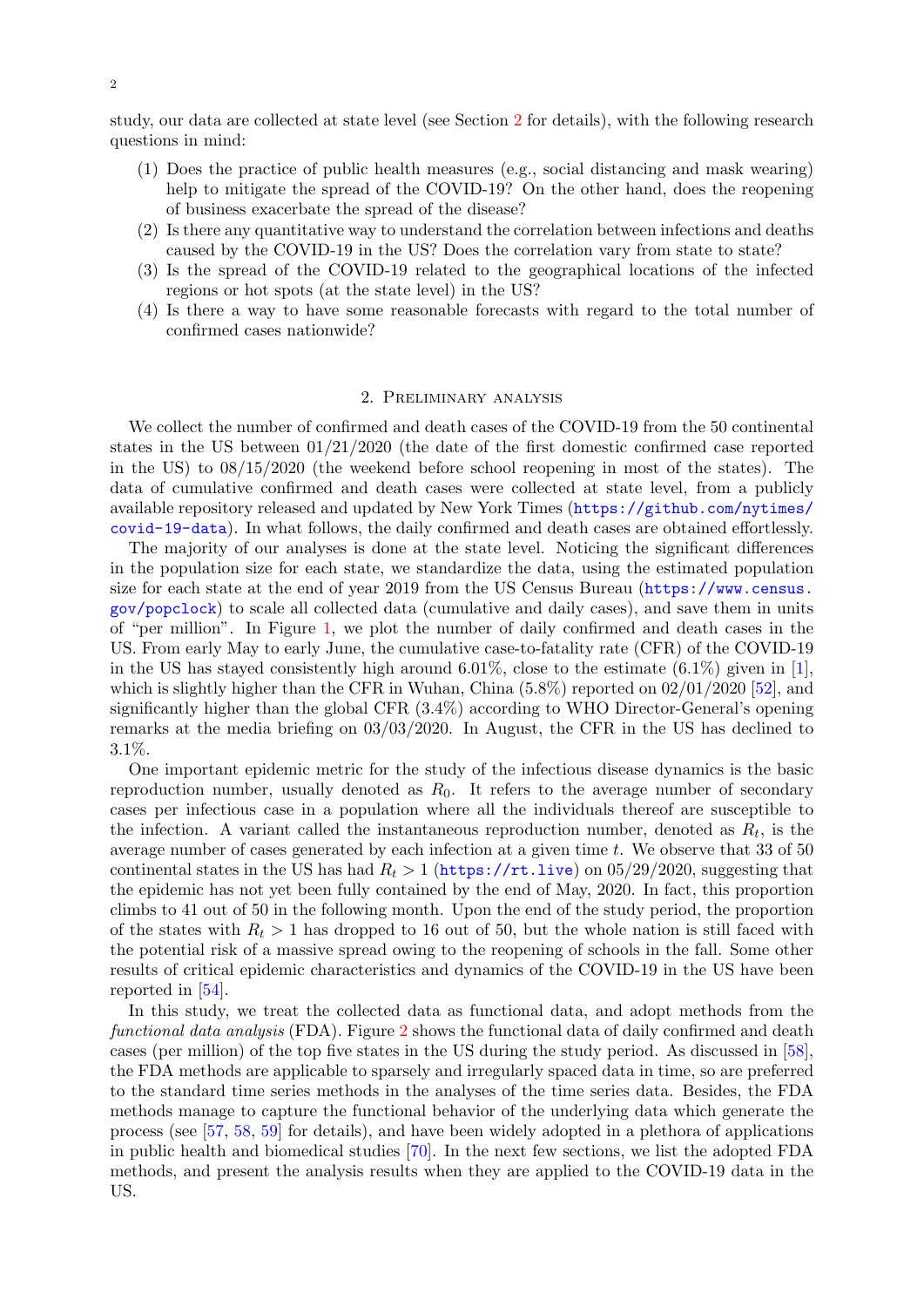

<span id="page-2-0"></span>Figure 1. The number of daily confirmed and death cases (per million) in the US from 01/21/2020 to 08/15/2020.

#### 3. Functional principal component analysis and modes of variation

In multivariate statistics, modes of variation are a set of centered vectors describing the variation in a population or sample. Typically, variation patterns are characterized via the standard eigenanalysis, i.e., principal component analysis [\[37\]](#page-19-6). Analogously in the FDA, modes of variation provide an efficient tool to visualize the variation of the functional curves around the mean function. Identifying modes of variation in functional data is usually done through the functional principal component analysis [\[14\]](#page-18-1), providing new insights and precise interpretations of the functional data.

<span id="page-2-2"></span>3.1. Functional principal component analysis. Consider a probability space  $(\mathbb{R}_+, \mathcal{F}, \mathbf{P})$ , and a compact interval  $I \subset \mathbb{R}_+$ . A stochastic process  $X(\cdot)$  is called an  $L_2$  process on I if

$$
\mathbf{E}\int_I |X(t)|^2\,dt < \infty.
$$

Let  $X_i$ , for  $i = 1, 2, ..., n$ , be independent realizations of the underlying  $L_2$  process  $X(\cdot)$ . By convention in the FDA, functional data are given as

<span id="page-2-1"></span>
$$
Y_i(t) = X_i(t) + \varepsilon_i(t),\tag{1}
$$

for  $t \in \mathcal{T}_i := \{t_{ij}, j = 1, 2, \ldots, n_i\},\$ a time schedule for subject i. The terms  $\varepsilon_i(t_{ij})$ 's are independent measurement errors with  $\mathbf{E}(\varepsilon_i(t_{ij})) = 0$  and  $\mathbf{Var}(\varepsilon_i(t_{ij})) = \sigma_{ij}^2$  for some constant  $\sigma_{ij}$ .

The functional principal component analysis (FPCA) is a powerful tool for dimension reduc-tion in the FDA [\[14\]](#page-18-1). In essence, FPCA is an expansion of the realization  $X_i(t)$  into functional bases consisting of the eigenfunctions of the variance-covariance structure of the process  $X(\cdot)$ , where the eigenfunctions are required to be *orthogonal*. Let  $\{\phi_k : k \geq 1\}$  denotes the collection of orthogonal eigenfunctions. In addition, let  $\mu(t) = \mathbf{E}(X(t))$  be the true mean function, and  $\xi_{ik} := \int_I (X_i(t) - \mu(t)) \phi_k(t) dt$  be the k-th functional principal component (FPC) of  $X_i$  (also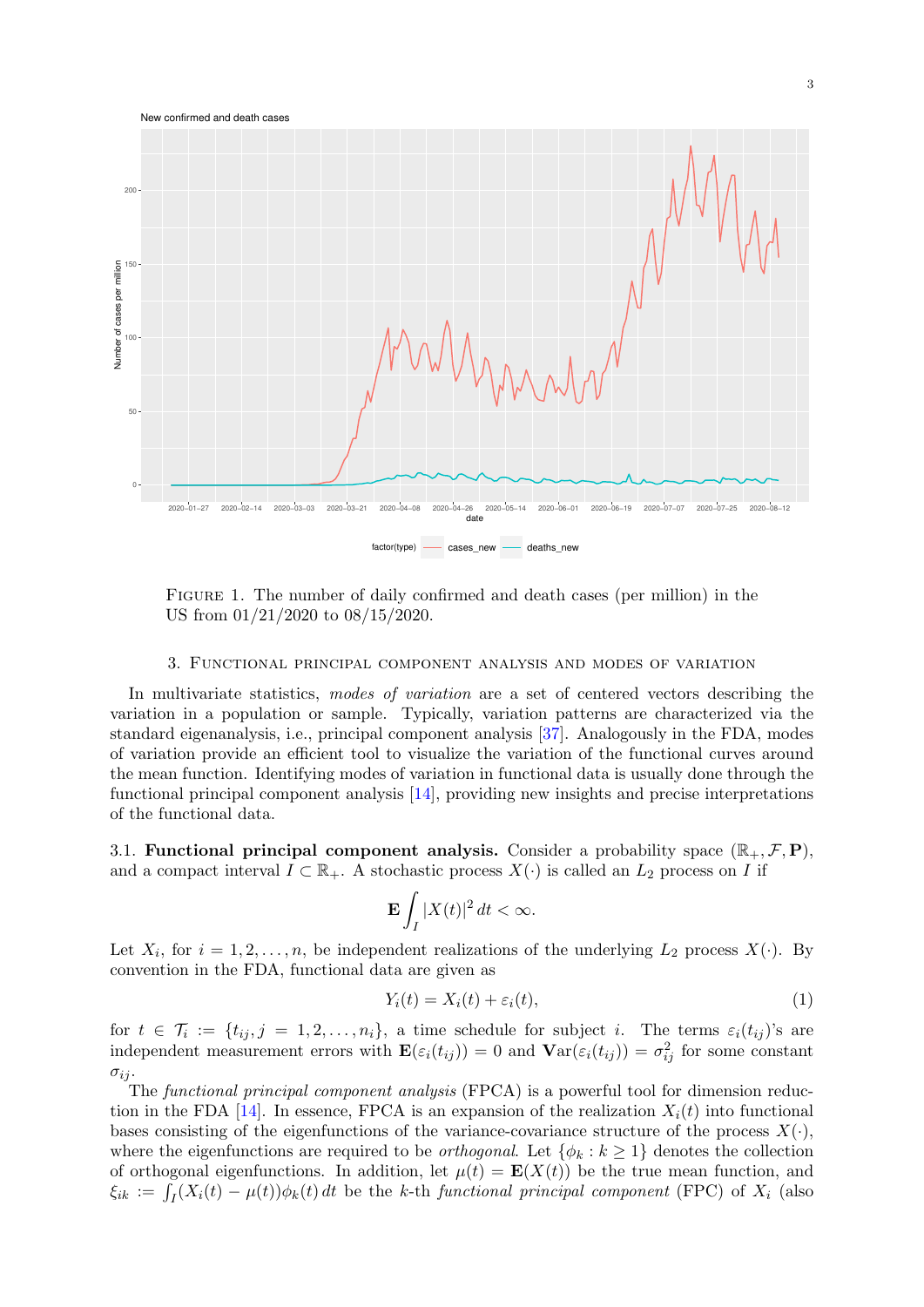

<span id="page-3-0"></span>Figure 2. The number of daily confirmed and death cases (per million) of top five continental states in the US.

called *scores* in the jargon). By the *KarhunenLo*ève Theorem  $[40, 48]$  $[40, 48]$  $[40, 48]$ , we have

<span id="page-3-1"></span>
$$
X_i(t) = \mu(t) + \sum_{k=1}^{\infty} \xi_{ik} \phi_k(t).
$$
 (2)

Due to the difficulties in estimating and interpreting the infinite sum in Equation [\(2\)](#page-3-1), a conventional treatment is to approximate it by a finite sum of  $K$  terms. In what follows, we set

$$
Y_i(t) = \mu(t) + \sum_{k=1}^{K} \xi_{ik} \phi_k(t) + v_i(t),
$$

where  $v_i(t)$  is the counterpart of  $\varepsilon_i(t)$  in Equation [\(1\)](#page-2-1) owing to truncation. We refer interested readers to [\[64\]](#page-20-1) for a comprehensive review of the fundamental theory of FPCA. One primary application of FPCA is to explore modes of variation [\[39\]](#page-19-9) for the functional data, reflecting the percentage of total variations contributed by each principal eigenfunctions.

When applying the FPCA method to the COVID-19 data of the 50 continental states in the US, we notice that they are not identical in time schedules. The identification of the first COVID-19 case may differ by as long as 30 days across the country. Having observed the sparsity in the functional data during the early stage of the outbreak, we adopt the Principal Components Analysis through Conditional Expectation (PACE) approach proposed in [\[73\]](#page-20-2) for our analysis. The estimation of the FPC score of  $\mathbf{Y}_i = (Y_i(t_{i1}), \dots, Y_i(t_{in_i}))^{\mathsf{T}}$ , for  $i = 1, 2, \dots n$ , via PACE takes the following major steps:

- (1) For each  $Y_i$ , estimate the mean function  $\mu_i = (\mu(t_{i1}), \dots, \mu(t_{in_i}))^T$  and the covariance structure  $\Sigma_{Y_i} = \text{Cov}(Y_i, Y_i)$  by locally linear scatter and surface smoothers, respectively [\[16\]](#page-18-2);
- (2) Discretize the off-diagonal smoothed covariance to estimate the eigenfunctions  $\phi_{ik}$  =  $(\phi_k(t_{i1}), \ldots, \phi_k(t_{in_i}))^{\mathsf{To}}, k = 1, 2, \ldots K$ , and the corresponding eigenvalue  $\lambda_k$  [\[6\]](#page-17-1);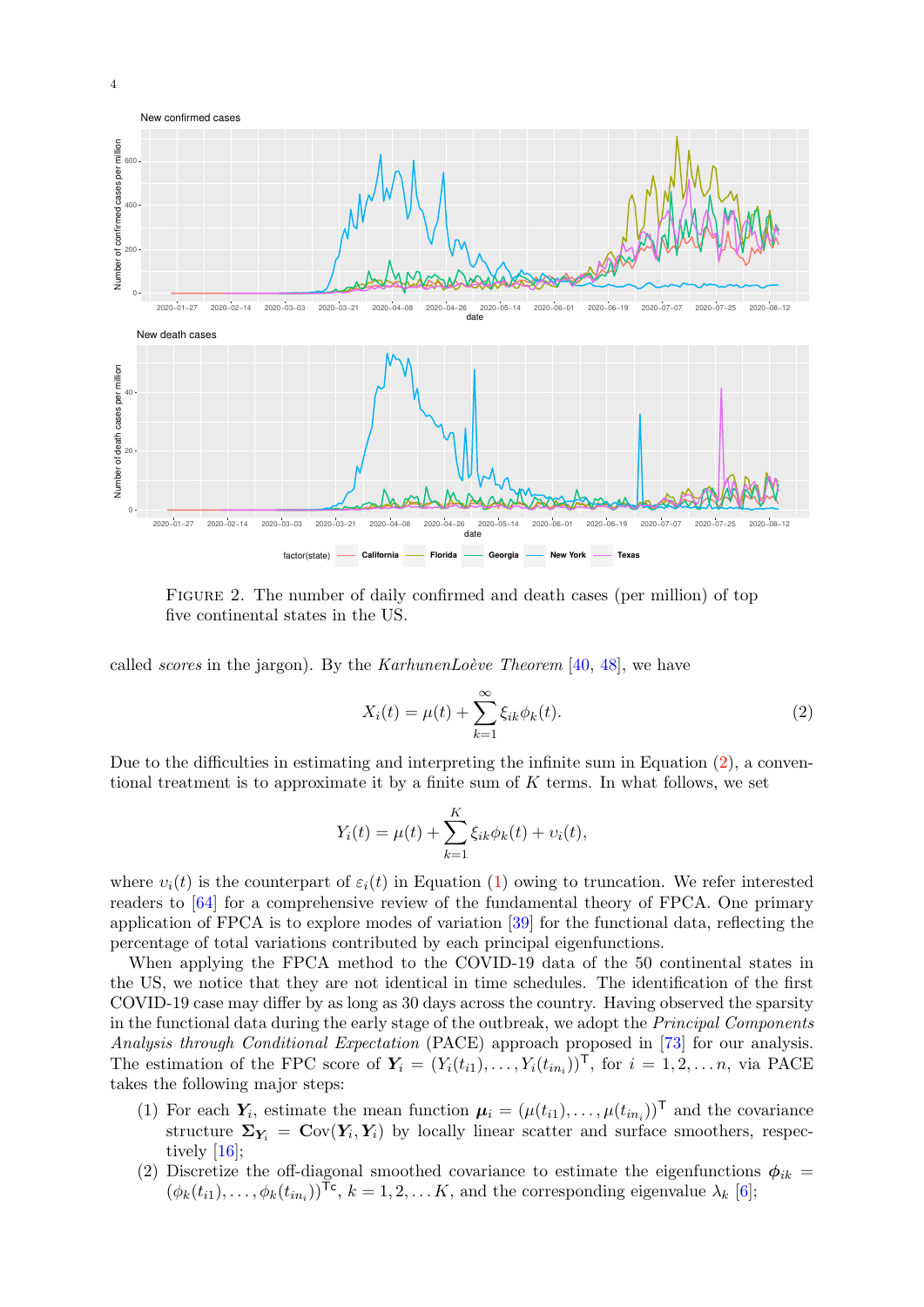

<span id="page-4-0"></span>Figure 3. Fitted mean curve (top left panel), fitted variance curve (top right panel) and fitted correlation surface (bottom) of daily confirmed cases of COVID-19 in the US.

- (3) Adopt an Akaike Information Criterion (AIC) type criterion to select the number of eigenfunctions, i.e.,  $K$ , needed to approximate the process  $[62]$ ;
- (4) Lastly, the estimation of the FPC score for the i-th subject is given through the conditional expectation:

<span id="page-4-1"></span>
$$
\hat{\xi}_{ik} = \mathbf{E}(\xi_{ik} | \mathbf{Y}_i) = \hat{\lambda}_k \hat{\phi}_{ik}^{\mathsf{T}} \hat{\mathbf{\Sigma}}_{\mathbf{Y}_i}^{-1} (\mathbf{Y}_i - \hat{\boldsymbol{\mu}}_i),
$$
\n(3)

where  $\hat{\lambda}_k$ ,  $\hat{\phi}_{ik}$ ,  $\hat{\Sigma}_{Y_i}$  and  $\hat{\mu}_i$  are respectively the estimates of  $\lambda_k$ ,  $\phi_{ik}$ ,  $\Sigma_{Y_i}$  and  $\mu_i$ .

In practice, the R package fdapace [\[7\]](#page-17-2) allows us to apply the PACE method to the functional COVID-19 data directly. The computation results and corresponding discussions are given in the subsequent section.

3.2. Modes of variation. To begin with, we plot the fitted mean curve (which estimates the trend over time), the fitted variance curve (which estimates the subject-specific variation) and the fitted covariance surface of daily confirmed cases across 50 continental states in Figure [3.](#page-4-0)

The estimated mean is close to 0 in January and February, and starts climbing since early March until reaches a local maximum in late April. The overall trend in May is downwards, followed by a second wave that starts from June. The curve hits the peak at the end of the third week of July. The estimated variance curve looks similar to the fitted mean curve in shape, which stays low at the very early stage, and deviates from 0 at the end of the first week of March. The first local maximum emerges around  $04/17/2020$ , and then starts decreasing until  $06/01/2020$ . The global maximum of the curve is observed in the third week of July, corresponding to the worst period of the attack of the COVID-19 to the country. The correlation surface is presented through a contour plot. Measurements at close time points appears to be highly correlated. The correlation between early and very late times are close to 0, whereas that between early and middle times tends to be negative. The correlation patterns among middle and later times are slightly negative. In particular, the correlation surface reveals that the increase in the number of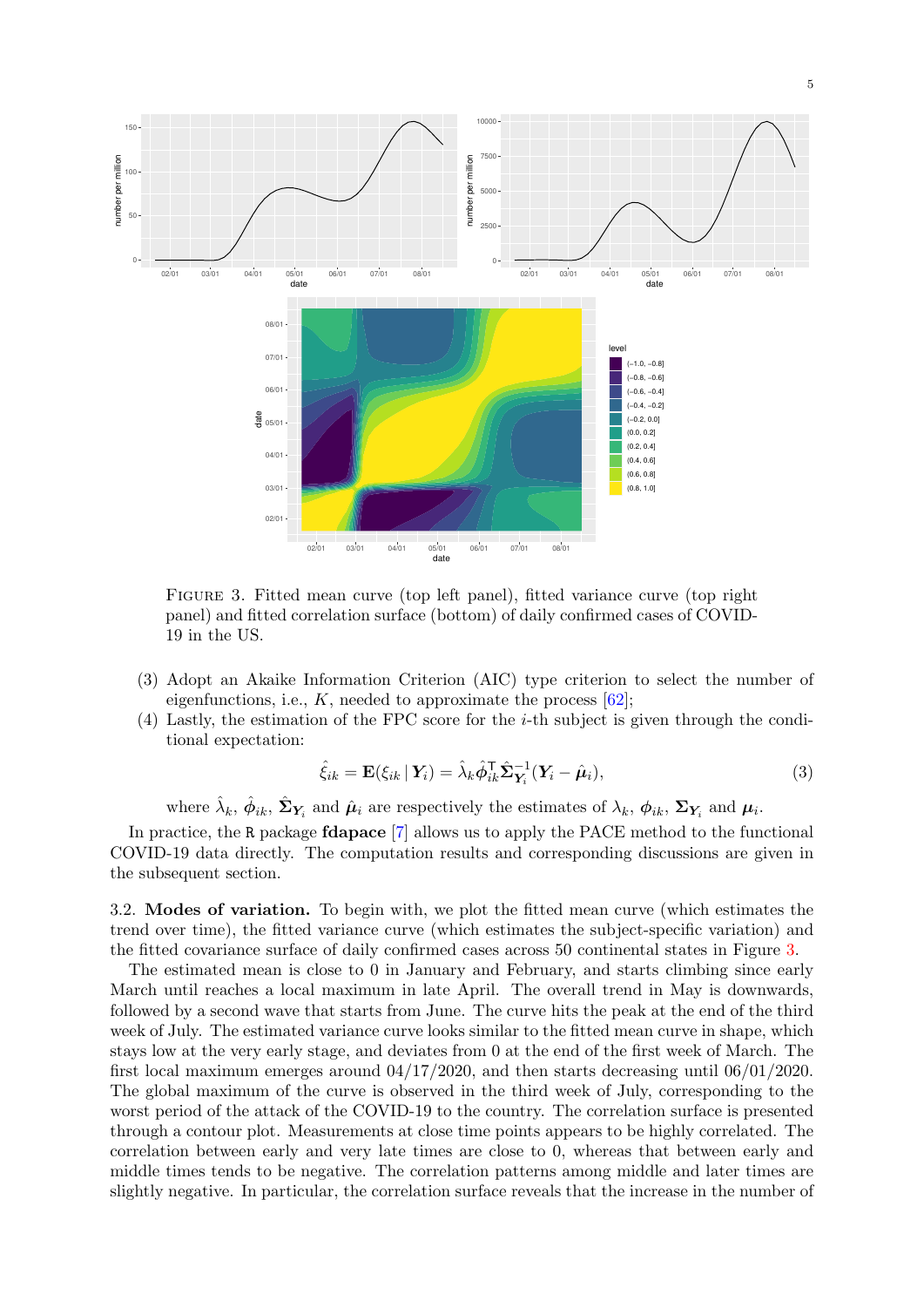confirmed cases follows three different stages, where the two break points are respectively 03/01 and 06/01. The strong positive correlation seems more persistent in the latter two stages.

Next we apply the PACE method to the COVID-19 data of daily confirmed cases in the US. The adaptive algorithm selects a total of six eigenfunctions (accounting for more than 99.99% of the total variation), where the first two together explains about 95% of the total variation of the data (see Figure [4\)](#page-5-0), indicating the remaining eigenfunctions are less important.

The first eigenfunction (accounting for 68.38% of the total variation) remains constant close to 0 during the first month of the study period, and starts decreasing afterwards. The value of the eigenfunction falls negative since  $03/01/2020$  until it reaches a local minimum around  $04/17/2020$ . After that, the function value keeps increasing until it hits the peak around 07/23/2020. The first eigenfunction defines the most important mode of variation, suggesting that the state-specific intercept term captures the vertical shift (especially later times) in the overall mean. Besides, the first eigenfunction reflects a contrast between middle and late times, where the break point emerges about one week after the announcement of business reopening in the majority of the states in the US.



<span id="page-5-0"></span>Figure 4. First two eigenfunctions for the US COVID-19 confirmed cases

The second eigenfunction presents a variation around a piecewise linear time trend. The value of the eigenfunction is negative at early times, and becomes positive since March, and hits a break point in the third week of April. Since then, it begins to decrease but stays positive during the rest of the study period. The second eigenfunction suggests that the second largest variation among the states is a scale difference along the direction of this functional curve.

# 4. Functional canonical correlations

In statistics, canonical correlation analysis is a tool to make inference based on the crosscovariance matrix of multiple datasets. The analogue in FDA, named functional canonical correlation analysis (FCCA), aims to investigate the correlation shared by multiple functional datasets [\[44\]](#page-19-10). Specifically, here we use the FCCA method to quantitatively estimate the correlation between confirmed and death cases across the states.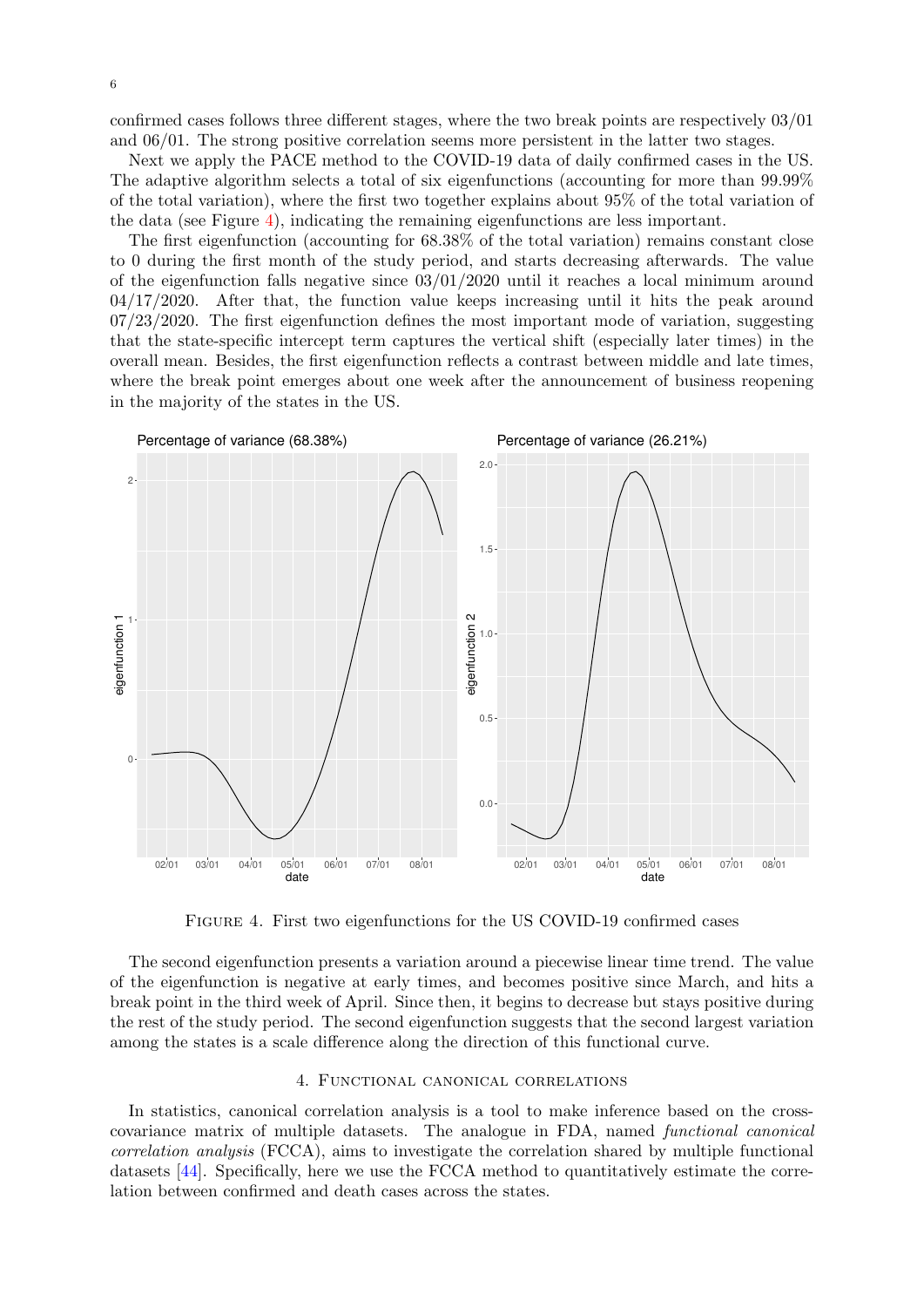4.1. Functional canonical correlation analysis. We first outline the theoretical setup of the analysis method [\[22,](#page-18-3) [23\]](#page-18-4), and refer the interested readers to [\[71\]](#page-20-4) for a concise review. Let  $X(\cdot)$ and  $Y(\cdot)$  be two  $L_2$  processes on two compact intervals,  $I_X$  and  $I_Y$ , respectively. In addition, let  $\mathcal{H}_2(I)$  denote the *Hilbert space* of square-integrable functions on some compact interval I, with respect to Lebesgue measure. In addition, the notation  $\langle \cdot, \cdot \rangle$  refers to the standard operation of inner product. By definition, the first canonical correlation is given by

$$
\rho_1 = \sup_{u \in \mathcal{H}_2(I_X), v \in \mathcal{H}_2(I_Y)} \mathbf{Cov}(\langle u, X \rangle, \langle v, Y \rangle) = \mathbf{Cov}(\langle u_1, X \rangle, \langle v_1, Y \rangle),
$$

subject to

<span id="page-6-0"></span>
$$
\mathbf{Var}(\langle u, X \rangle) = 1 \quad \text{and} \quad \mathbf{Var}(\langle v, Y \rangle) = 1. \tag{4}
$$

The pair of the optimal solutions  $(u_1, v_1)$  are called the *canonical weight functions* of  $\rho_1$ . For  $k \geq 2$ , the k-th canonical correlation coefficient, denoted  $\rho_k$ , is defined under the condition of orthogonality:

$$
\mathbf{C}\text{ov}(\langle u_k, X \rangle, \langle u_j, X \rangle) = \mathbf{C}\text{ov}(\langle v_k, Y \rangle, \langle v_j, Y \rangle) = 0, \quad j = 1, 2, \dots, k-1.
$$

Set  $\rho_k$ ,  $k \geq 2$ , and its associated weight functions  $(u_k, v_k)$  in an analogous way:

$$
\rho_k = \sup_{u \in \mathcal{H}_2(I_X), v \in \mathcal{H}_2(I_Y)} \mathbf{Cov}(\langle u, X \rangle, \langle v, Y \rangle) = \mathbf{Cov}(\langle u_k, X \rangle, \langle v_k, Y \rangle),
$$

subject to condition [\(4\)](#page-6-0). In FDA, the inner products  $\langle u, X \rangle$  and  $\langle v, Y \rangle$  corresponding to weight functions u and v are called *probe scores*. Typically for  $k \geq 1$ , we refer to  $(u_k, v_k)$  as the canonical weight pair that optimizes the canonical criteria for  $\rho_k$ .

The FCCA approach, in essence, determines the projection of  $X$  in the direction of  $u_k$  as well as that of Y in the direction of  $v_k$ , such that their linear combinations are maximized for  $k \geq 1$ . Consider three kinds of variance and cross-covariance operators  $\Sigma_{XX} : \mathcal{H}_2(X) \mapsto \mathcal{H}_2(X)$ ,  $\Sigma_{YY}$ :  $\mathcal{H}_2(Y) \mapsto \mathcal{H}_2(Y)$  and  $\Sigma_{YX} : \mathcal{H}_2(Y) \mapsto \mathcal{H}_2(X)$ , which correspond to the variance structure of X, the variance structure of Y and the cross-covariance structure between  $X$  and  $Y$ , respectively. We then rewrite the definition expression of  $\rho_1$  as follows:

<span id="page-6-1"></span>
$$
\rho_1 = \sup_{u \in \mathcal{H}_2(I_X), v \in \mathcal{H}_2(I_Y)} \langle u, \Sigma_{YX} v \rangle,
$$
\n(5)

subject to  $u^{\top} \Sigma_{XX} u = v^{\top} \Sigma_{YY} v = 1$ . Similar arguments can also be applied to  $\rho_k, k \geq 2$ , by accounting for the condition of orthogonality. A standard procedure for the change of basis in Equation [\(5\)](#page-6-1) implies that the problem is equivalent to an eigenanalysis of  $\Sigma_{XX}^{-1/2}\Sigma_{YX}\Sigma_{YY}^{-1/2}$ , i.e., a maximization problem of Rayleigh quotient.

In this study, we use functions from the R package fda [\[60\]](#page-20-5) to implement the FCCA method based on an integration of an exceedingly greedy procedure and an expansion of the functional basis. A variety of methods solving the optimization problem of functional canonical correlations have been developed in the literature; see for example, [\[59,](#page-19-5) [22,](#page-18-3) [23,](#page-18-4) [72\]](#page-20-6).

Prior to estimating the functional canonical correlation between confirmed cases and death tolls in the US, some additional pre-processing procedures to the data are necessary, as we observe that the date on which the first confirmed case is reported varies significantly across the states, and the number of death counts stays relatively low during the entire study period in several states.

4.2. Canonical correlations between confirmed and death cases. Now we inspect the functional canonical correlation between confirmed and death cases from the 50 continental states in the US. The first step is to pre-process the data. Noticing that diagnostic tests (e.g., swab test) of the COVID-19 have not been widely implemented in most states until late March (for instance, the first drive-through COVID-19 testing site in Philadelphia was not open to the public until  $03/20/2020$ , we reschedule the starting date of study period to  $04/01/2020$  for the rest of the study in this section. Besides, the cumulative number of (scaled) confirmed and death cases (instead of scaled daily numbers) are used for the analysis so that no state is excluded due to sparsity, especially for those with few cases reported during April and early May.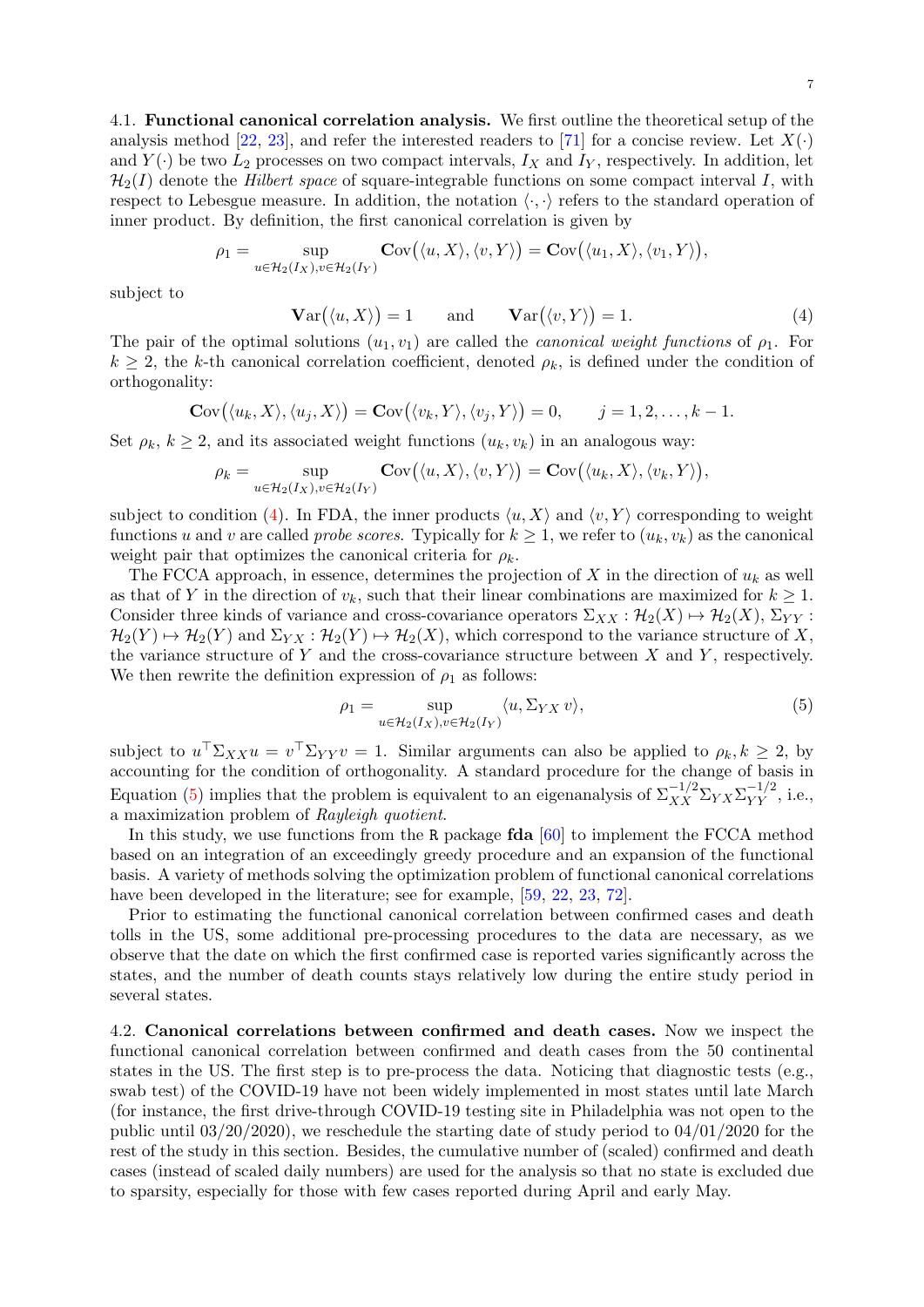In the literature, there are several different options of basis functions for the basis expansion in the FCCA. Having observed some periodic features in our functional data, we choose the Fourier basis here. The first canonical correlation is 0.985, which reveals a dominant pair of modes of variation that are highly positively correlated. The corresponding canonical weight functions are plotted in Figure [5.](#page-7-0) The canonical weight function of confirmed cases resembles a sinusoidal function with a period of one month approximately, while the counterpart of death cases seemingly contrasts early and middle times to late times (primarily in July). A state has a negative score with a large absolute value on the canonical weight of confirmed cases if it has a large number of confirmed cases in April, late May and early June, but small counts in July and early August. Also, a state has a high positive score on the canonical weight of death cases if it has more death cases in July than any other time during the study period.



<span id="page-7-0"></span>Figure 5. The first pair of canonical weight functions correlating confirmed and death cases of the 50 continental states in the US.

Next we plot the canonical variable scores for the death cases against confirmed cases in Figure [6,](#page-8-0) where we see that the New York state lies on the bottom left corner. This is due to the fact that the New York state (especially New York City) has a lot of confirmed and death cases at the early stage of the pandemic, but later the transmission of the virus has been well controlled since July, thanks to the complete shutdown of the city as well as the rigorous adherence to public health measures, e.g. the practice of social distancing, mask wearing and the limit of the number of people allowed in essential businesses. Since July, less than 20 deaths has been reported daily in New York City, in contrast with an average of more than 700 deaths every day in April. Therefore, both canonical variable scores remain low in the state of New York.

Another "outlier" is New Jersey, which is geographically adjacent to New York state. The overall trends of confirmed and death cases in New Jersey are similar in shape to those in New York, but both are smaller in magnitude. Therefore, New Jersey sits close to New York in Figure [6.](#page-8-0) Three states in the middle with negative scores in both canonical variables are Massachusetts, Connecticut and Rhode Island, all of which are geographically close to New York.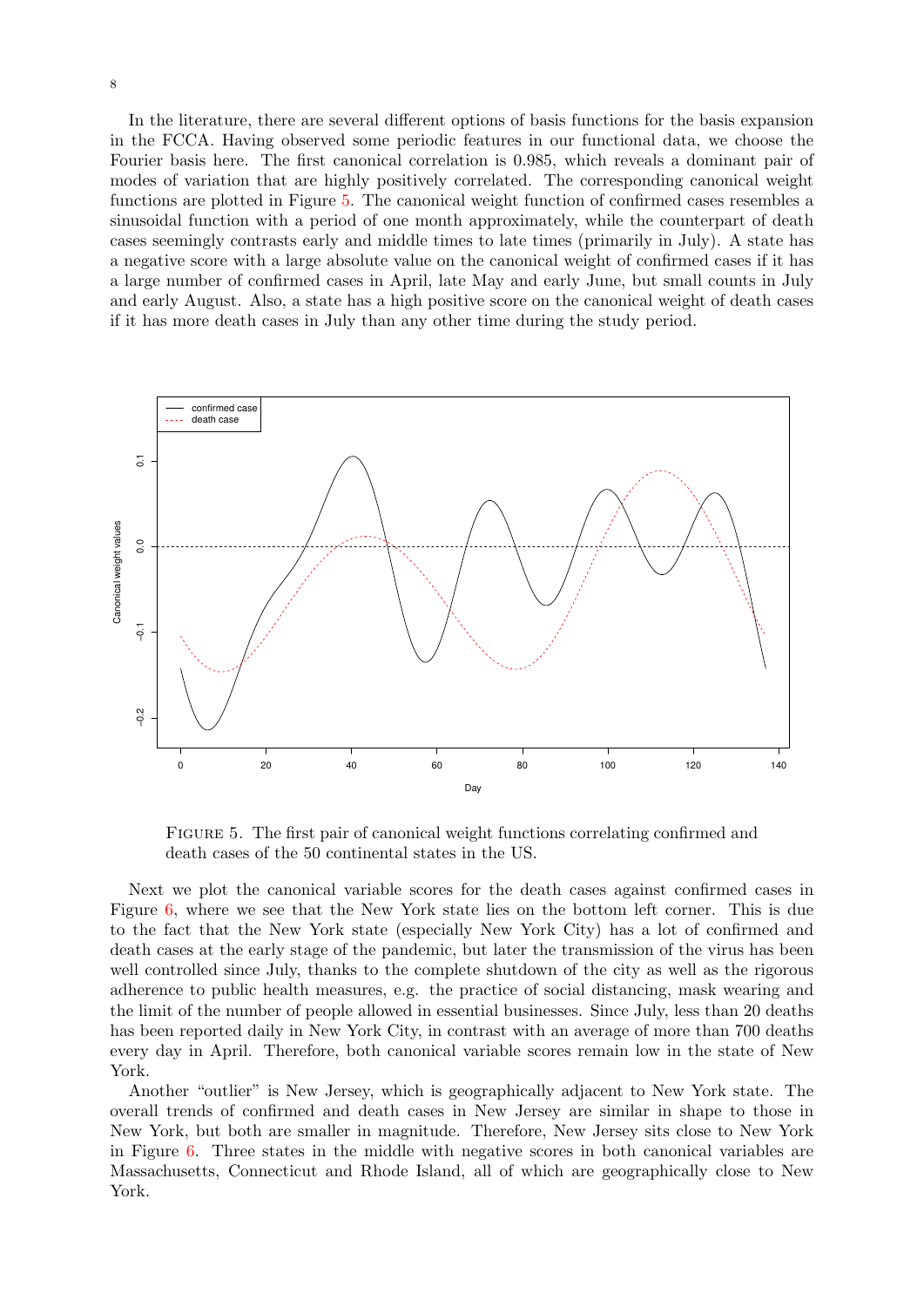All other states are mostly scattered on the top right corner in Figure [6.](#page-8-0) The one sits at the most top right is Texas, with positive scores in both canonical variables. The confirmed and death cases in Texas are not the largest in the first wave of outbreak (i.e., April and May), but the state has seen a large surge in the daily confirmed and death cases since late June. Consequently, both of the canonical scores of Texas remain positive. In fact, Texas has controlled the spread of the disease well in April when a 14-day self-quarantine has been mandated, all nonessential businesses are closed, and ordered travel restrictions have been instituted between Texas and Louisiana (an outbreak occurs in New Orleans during that period). However, with the stay-at-home order lapsed in May, and the reopening of the economy started in June, Texas has experienced a huge increase in the COVID-19 cases, due to the increasing frequencies of indoor and outdoor gatherings in large groups of people without proper public health measures implemented.



<span id="page-8-0"></span>Figure 6. Canonical variable scores of death cases against confirmed cases of the 50 continental states in the US.

# 5. Functional cluster analysis

Clustering is another common tool for data exploration in multivariate statistics, aiming at constructing homogeneous groups (called clusters) consisting of observed data that present some similar characteristics or patterns [\[41\]](#page-19-11). In contrast, observations from different groups are expected to be as dissimilar as possible. The functional cluster analysis (FCA) is an unsupervised learning process for functional data. In this section, we investigate the cluster structure in the US based on cumulative confirmed cases (after being scaled) across the states.

5.1. Methods for functional cluster analysis. Two classical methods for the FCA are hierarchical clustering  $[17]$  and k-means clustering  $[2]$ . More recently, many clustering methods extended from them were proposed. See [\[35\]](#page-19-12) for a summary.

Traditional k-means clustering methods for the FCA, e.g. [\[2\]](#page-17-3), require a finite set of prespecified basis functions in order to span a functional space, and assume the observed functional data to admit the basis expansion. The FCA is then completed by applying the standard  $k$ -means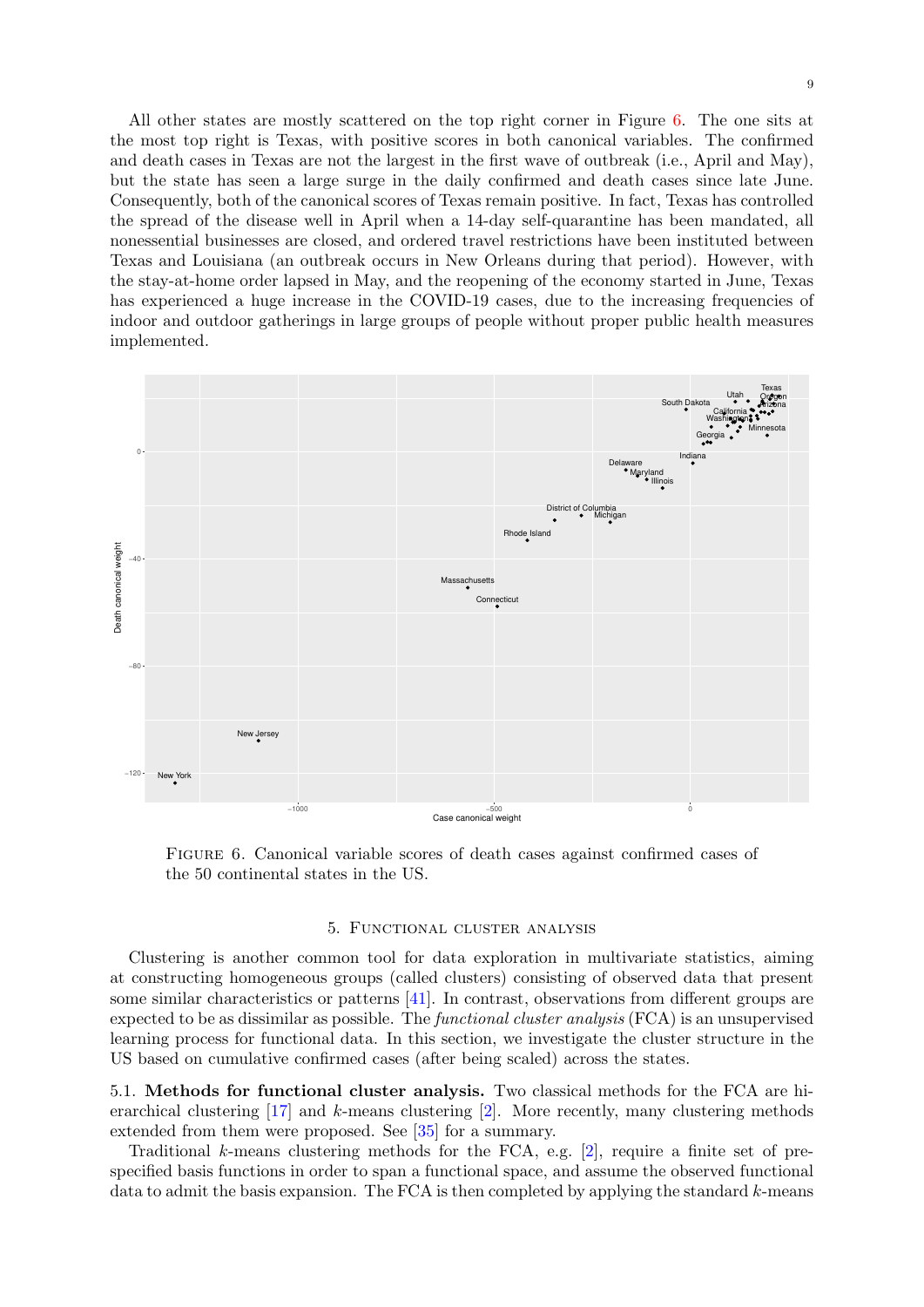algorithm to the estimated basis coefficients. Alternatively, one may replace basis coefficients with FPC scores (i.e.,  $\xi_{ik}$ 's in Equation [\(3\)](#page-4-1)) for conducting the cluster analysis [\[10,](#page-17-4) [11,](#page-18-6) [55\]](#page-19-13).

In modern FDA, there are two methods that are extensively popular to conduct the FCA. One approach is the EM-based algorithm [\[9\]](#page-17-5), which assumes a finite (say  $K \in \mathbb{N}$ ) mixture of Gaussian distributions. The model is given by

<span id="page-9-0"></span>
$$
f(\boldsymbol{x} | \boldsymbol{\theta}) = \sum_{c=1}^{K} \pi_c \psi(\boldsymbol{x} | \boldsymbol{\mu}_c, \boldsymbol{\Sigma}_c),
$$
\n(6)

where  $\boldsymbol{\theta} = {\pi_1, \dots, \pi_K, \mu_1, \dots, \mu_K, \Sigma_1, \dots, \Sigma_K}$  is a collection of parameters; for each  $c =$  $1, 2, \ldots, K, \pi_c \in (0, 1)$  is the mixing proportion such that  $\sum_{c=1}^{K} \pi_c = 1$ , and  $\psi(\mathbf{x} | \boldsymbol{\mu}_c, \boldsymbol{\Sigma}_c)$  is a Gaussian distribution with mean  $\mu_c$  and variance  $\Sigma_c$ . The log-likelihood of the model in Equation  $(6)$  is optimized by the EM algorithm [\[15\]](#page-18-7). The setups of the E-step and the M-step are standard, available in a variety of articles, texts and tutorials, e.g. [\[43\]](#page-19-14). Given the number of clusters K, the EM algorithm partitions a set of n observations  $X = \{x_1, \ldots, x_n\}$  into K clusters by maximizing the following expression:

$$
\argmax_c \hat\pi_c \phi(\boldsymbol{x}_i \,|\, \hat{\boldsymbol{\mu}}_c, \hat{\boldsymbol{\Sigma}}_c)
$$

for each  $i = 1, 2, \ldots, n$ .

The alternative is the k-centers functional clustering (kCFC) algorithm proposed by [\[10\]](#page-17-4), using the subspace spanned by the FPCs as cluster centers. This approach is popular as the distributional assumptions are relaxed.

Nonetheless, there are limitations in both algorithms. The kCFC algorithm assumes equal within-cluster variance, whereas the EM algorithm assumes a mixture of Gaussian distributions. Relevant discussions on the difference between the two algorithms are included in [\[35\]](#page-19-12). In the present analysis, it seems inappropriate to assume equal within-cluster variance, so we adopt the model-based EM algorithm, which is available in R package EMCluster [\[9\]](#page-17-5). Since the method is based on the EM algorithm, it is critical to select the initial values of the parameters appropriately. Specifically, we adopt a strategy developed in [\[5\]](#page-17-6) for the initialization of the algorithm, with corresponding functions available in EMCluster.

5.2. Cluster analysis results. Similar to the FCCA part, we trim the study period to "04/01/2020 to 08/15/2020" as few (or even no) confirmed case has been observed in many states before April. The implementation of the EMCluster algorithm requires the predetermination of the number of clusters in prior. There are a couple of standard methods to obtain an optimal value of  $K$ . We select the value of K via the *elbow method* based on the sum of squares of the within-cluster variations. The computation reveals that the most appropriate value of  $K$  is 5, and the optimal clustering strategy associated with  $K = 5$  is given in Figure [7.](#page-10-0)

The first cluster includes New York, New Jersey and Illinois, the three states that have been most severely attacked by the COVID-19 in the first wave, as well as Florida, Texas and California, all of which have experienced a huge surge in both confirmed and death cases in the second wave. Overall, these six states are the worst hit by the COVID-19 throughout the study period.

The second cluster contains 24 states, including Georgia, North Carolina, Massachusetts, Pennsylvania and Washington, etc., most of which are geographically close (but not necessarily adjacent) to the hot-spot regions. Some states, e.g. Georgia, North Carolina and Colorado, actually have reached the peak of the COVID-19 cases in the second wave after the reopening of the business, when some mandatory protocols have been called off. Besides, with the relaxation of travel restrictions, an increase in population movements may also cause the cross infections among the residents in these states. The state of Washington, located at the northwest corner, also belongs to this cluster, where the first case in the US has been reported.

The third cluster only has two states: Utah and Arkansas. Utah is not directly adjacent those epidemic centers specified in the first cluster. The control of the COVID-19 remains reasonably well in Utah, and we speculate some possible reasons as follows. Though there is no evidence that youngsters are not likely to be infected, they are likely to have stronger immune systems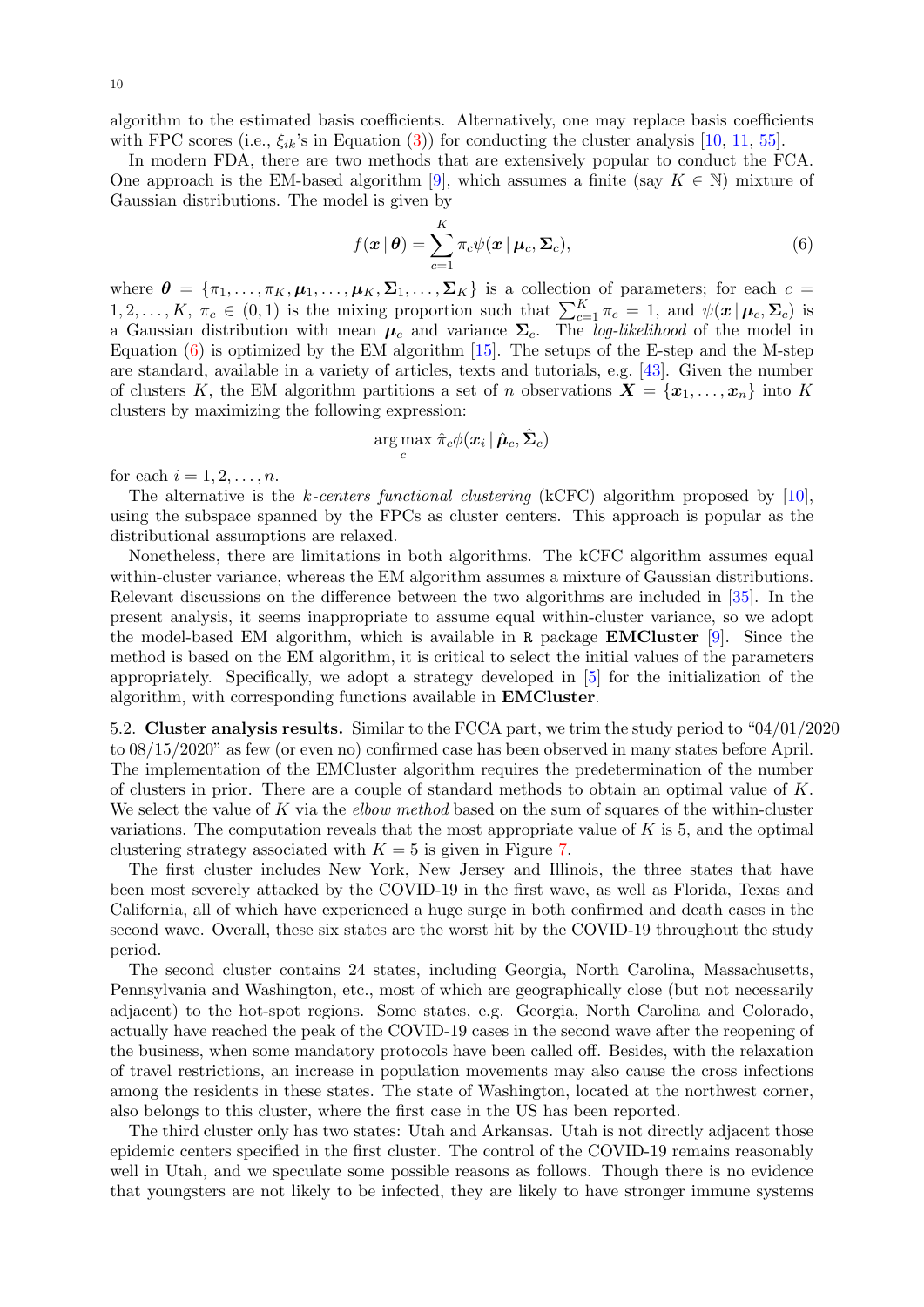

<span id="page-10-0"></span>Figure 7. Clustering results based on the number of cumulative confirmed cases in 50 continental states in the US from 04/01/2020 to 08/15/2020.

(than elders). Utah has the lowest percentage of residents above 65 in the nation. Besides, Utah is among the healthiest states in the nation overall ([https://www.americashealthrankings.](https://www.americashealthrankings.org) [org](https://www.americashealthrankings.org)). The attack of the COVID-19 to the other state in the third cluster, Arkansas, has also been less serious during the second wave, although it is right next to Texas. The local government has maintained a series of policies that help reduce the spread of the disease, for example, the delay of school opening.

The fourth cluster contains Oklahoma, Kansas, Nebraska and Kentucky, where the major industries are agriculture, core mining, and aviation, etc. Besides, there are not too many tourist resorts in these states triggering large population movements. It is also necessary to note that the population densities are relatively small in these states. Hence, they are less affected by the COVID-19 compared to those in the first three clusters.

Lastly, a total of 14 states are classified in the fifth cluster, including Vermont, New Mexico, Alaska, Montana, and Wyoming, etc. These states are the least attacked by the virus. Although the data has been scaled, most of these states are large in their geographical sizes, leading to low population densities. In fact, among all 50 states, Alaska, Montana and Wyoming have the three lowest population densities in the nation.

For comparison, we also conduct an analogous analysis on a truncated study period from  $04/01/2020$  to  $05/15/2020$ , around which business reopening starts over a large number of states. The clustering results are presented in Figure [8,](#page-11-0) and the cluster structure appears to be greatly different from that given in Figure [7.](#page-10-0) Essentially, the New York state and its neighbors are the epidemic centers for the period from  $04/01/2020$  to  $05/15/2020$ , and the alterations in the cluster membership flag the significant impacts of reopening the business in accelerating the spread of the virus.

# 6. Forecasting

When forecasting the COVID-19 data using functional data approaches, we need to preserve the temporal dynamics among curves to maintain the forecasting ability, which leads us to the context of functional time series [FTS, [26\]](#page-18-8).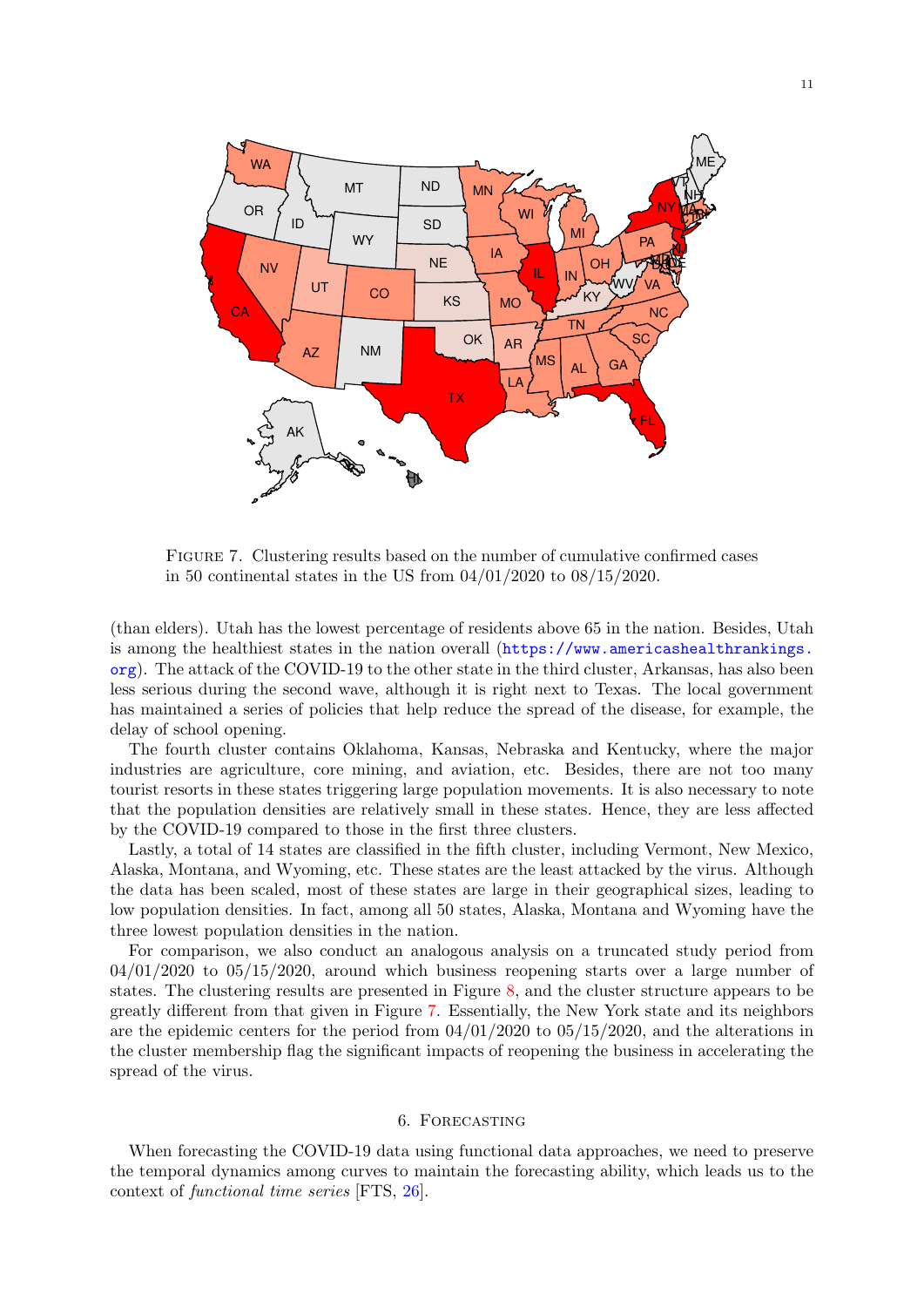

<span id="page-11-0"></span>Figure 8. Clustering results based on the number of cumulative confirmed cases in 50 continental states in the US from 04/01/2020 to 05/15/2020.

<span id="page-11-1"></span>6.1. Converting data into FTS. An FTS consists of a set of random functions collected over time. So far in the literature, there are two common formations of an FTS object. One treats an FTS as a segmentation of an almost continuous time record into natural consecutive intervals, such as days, months, or quarters. This is a conventional treatment for financial data [\[27\]](#page-18-9). The other treats it as a collection of curves over a time period, where the curves are not functions of time; see [\[12\]](#page-18-10) for example. The major difference between these two formations is whether the continuum of each function is a time variable. In this section, we start with the number of nationwide cumulative confirmed cases of the COVID-19 in the US, where we define and convert the FTS using the first convention outlined above. Based on several reports on the COVID-19 pandemic [\[49,](#page-19-15) [76\]](#page-20-7), the average incubation period of the coronavirus is about 7 days, but the incubation period could last up to 14 days for most of the cases. Therefore, we segment the number of cumulative confirmed cases into curves with time intervals of 14 days. In line with the conventional treatment that segments a continuous curve into small intervals, we set the last value in one curve equal to the first value of the next.

Similar to the classical time series modeling, it is critical to appropriately handle the nonstationary data when modeling the FTS. To circumvent the issue of the non-stationarity in the COVID-19 data, we exploit the ideas from the literature dealing with FTS of share prices. In [\[18\]](#page-18-11), the authors define the cumulative intraday returns (CIDR's), and later in [\[30\]](#page-18-12), a formal test that justifies the stationarity of CIDR's curves has been developed. Here we convert the non-stationary cumulative confirmed case counts into stationary curves by calculating the daily growth rate in each curve:

$$
r_{n,j} = 100 \times \left[ \ln C_{n,j} - \ln C_{n,j-1} \right],\tag{7}
$$

where  $C_{n,j}$  denotes the number of confirmed cases on the j-th day of the n-th segment, for  $j \in \{1, 2, \ldots, 14\}$ , and  $n \in \{1, 2, \ldots, N\}$ . Let  $r_n(t)$  be the daily growth rates curve of the *n*-th segment, but values can only be observed at discrete time points j, such that  $r_{n,j} = r_n(t_j)$ .

Under the functional data framework, we assume the neighboring grid points are highly correlated, and smoothing serves as a tool for regularization, such that we borrow information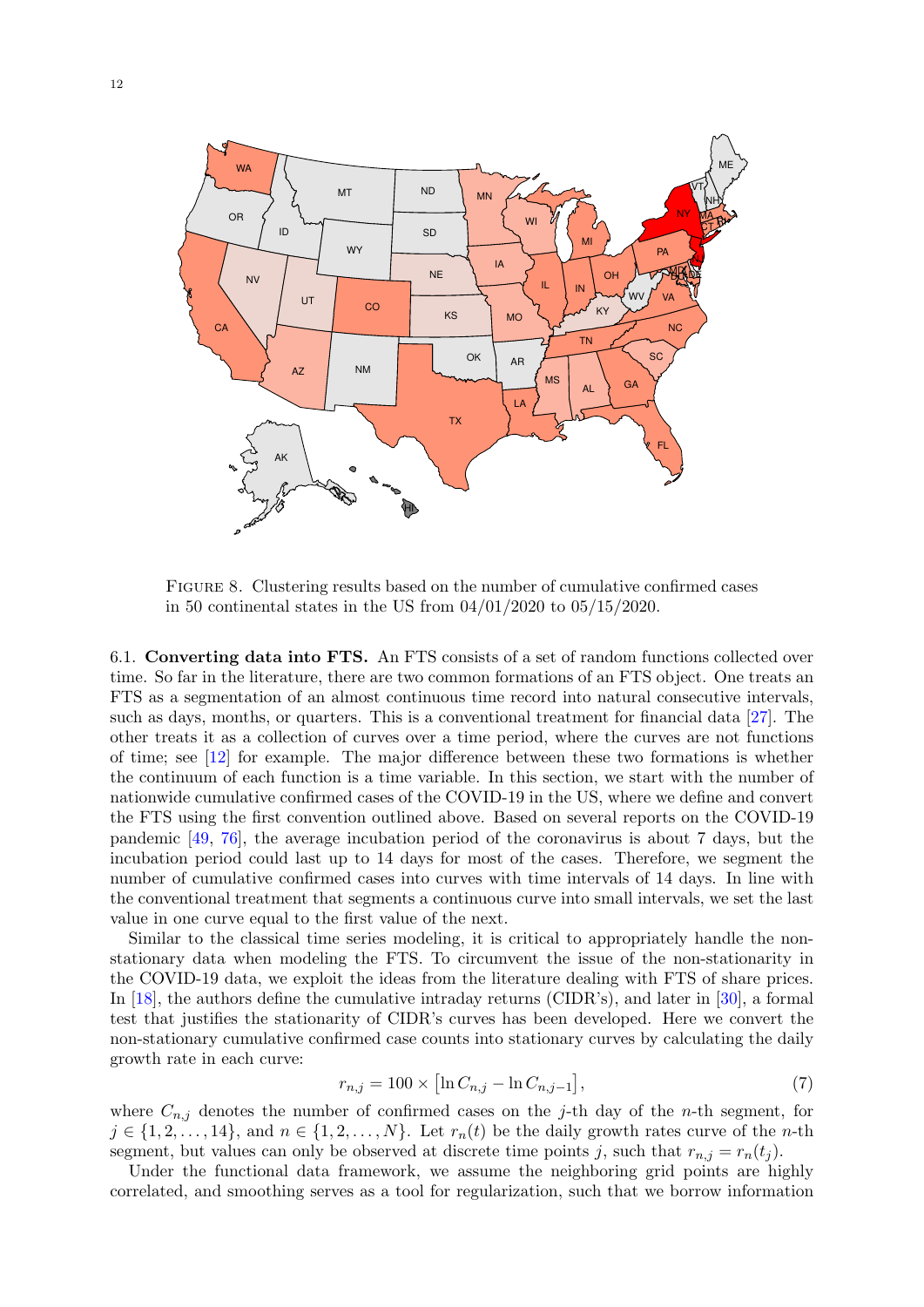from the neighboring grid points [\[71\]](#page-20-4). When applying to the daily growth rate for the cumulative confirmed cases, we assume that the underlying continuous and smooth function  $Y_n(t)$  is observed at discrete points with smoothing error  $\epsilon_n(t_i)$ :

$$
r_n(t_j) = Y_n(t_j) + \epsilon_n(t_j);
$$

see [\[31\]](#page-18-13) for details on smoothing. After applying the test from [\[30\]](#page-18-12), we find that the p-value is equal to 0.989, suggesting the stationarity of the FTS with respect to the daily growth rates.

The rainbow plot proposed in [\[33\]](#page-18-14) is effective in the visualization of the FTS. In a rainbow plot, functions that are ordered in time and colored with a spectrum of rainbow, such that functions from earlier times are colored in red, while the most recent ones are in violet. The rainbow plot captures the features of an FTS in two ways. Within each curve, the mode of variation reflects the pattern of the curve, and the ordering in color reveals the temporal dynamics over time.



<span id="page-12-0"></span>Figure 9. Functional time series for unsmoothed (left panel) and smoothed (right panel) growth rates of the cumulative confirmed cases of COVID-19 in the US.

Figure [9](#page-12-0) presents the rainbow plot of both unsmoothed (left) and smoothed (right) growth rates of the cumulative confirmed cases of COVID-19 in the US from 04/04/2020 to 08/25/2020, leading to exactly 11 functional curves. From Figure [9,](#page-12-0) we observe that all the curves share a similar temporal pattern, where the growth rate increases rapidly within the first four days, and then tapers off gradually. This coincides with a scientific finding that an infected person is most contagious early in the course of their illness [\[68\]](#page-20-8). Based on the color ordering in the rainbow plot, we see that the growth rate declines gradually from April to June, indicating the effectiveness of the practice of public health measures (including lock down policies implemented at the early stage of the outbreak), but it bounces back up again in July, flagging the effects of reopening.

In the rest of this section, we develop a forecasting scheme by considering a dynamic FPCA method that accounts for the temporal dynamics of the long-run covariance structure of the FTS. The forecasting is done through the dynamic FPCA scores. We use the root mean squared forecasting error and a nonparametric bootstrap approach to assess the accuracy of point and interval forecasts, respectively. We then apply the proposed scheme to forecast the number of confirmed cases in the US in the next 13 days (the first day of the 14-day prediction segment coincides with the last day of the study period).

6.2. Dynamic FPCA. The major critics of classical FPCA (c.f. Section [3.1\)](#page-2-2) stem from its incapability of making forecasts as it only aims to reduce the dimension of data by maximizing the variances explained by eigenfunctions. The dynamic FPCA, however, manages to reduce dimension towards the directions mostly reflecting temporal dynamics [\[28\]](#page-18-15). To better accommodate the need of capturing the temporal dynamics among the FTS and making better forecast, we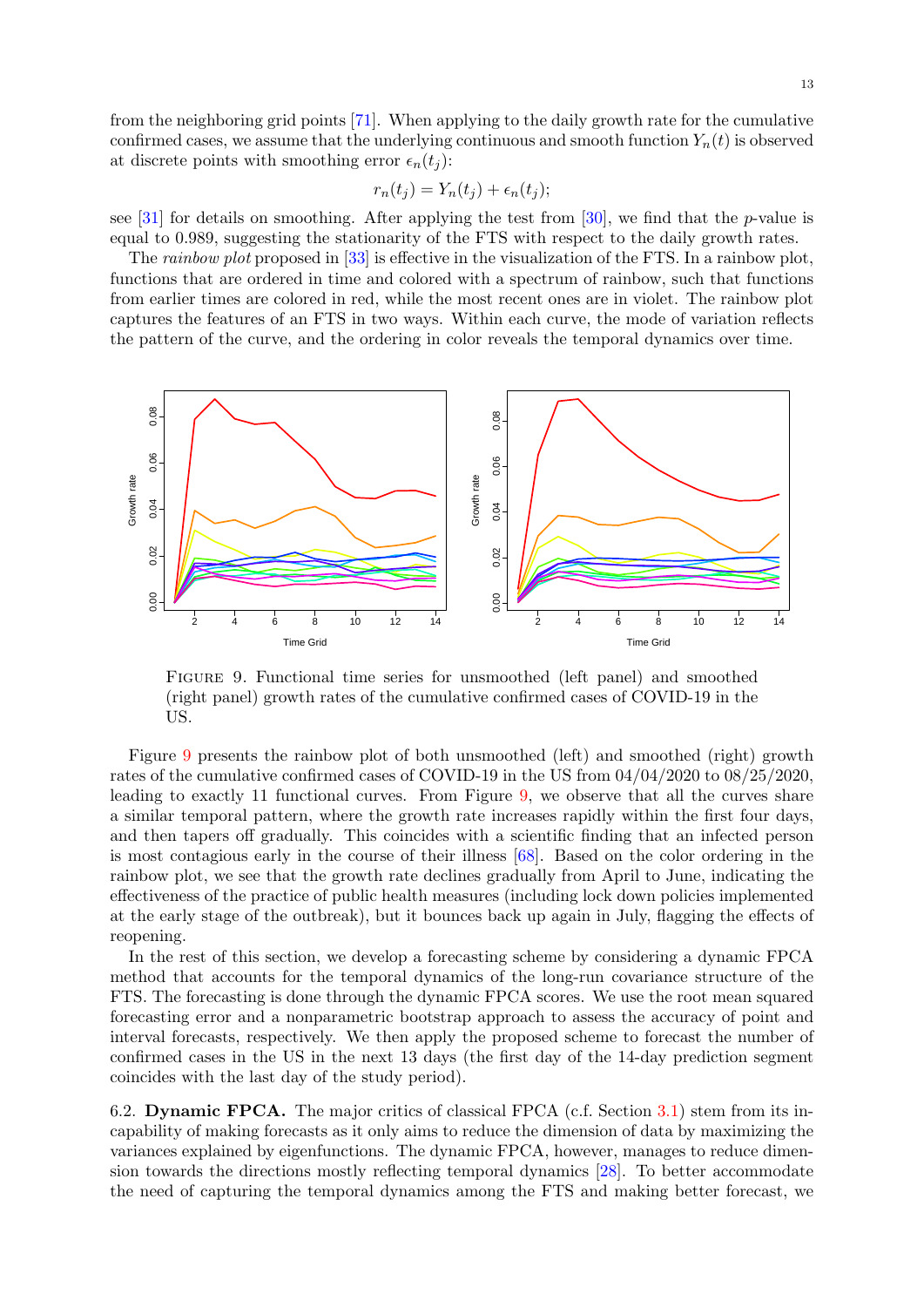here adopt the dynamic FPCA method [\[28\]](#page-18-15). The primary difference between classical and dynamic FPCA is that in performing the eigenanalysis, we replace the variance-covariance function with the long-run covariance function.

For an FTS, the long-run covariance function, which is the functional analogue of the long-run covariance matrix in standard time series analysis, plays an important role in accommodating the temporal dependence among functions. We now give the definition of long-run covariance function. Let  ${Y_i(\tau), i \in \mathbb{Z}}$  denote a sequence of stationary and ergodic functional time series, with  $\tau$  being a bounded continuous variable. The long-run covariance function of  $\{Y_i(\tau), i \in \mathbb{Z}\}\$ is given by

$$
\mathcal{C}(s,t):=\sum_{i=-\infty}^{\infty}\gamma_i(s,t),
$$

where  $\gamma_i(s,t) = \mathbf{C}\text{ov}(Y_0(s), Y_i(t))$ . In practice, we need to estimate  $\mathcal{C}(s,t)$  via a finite sample, i.e.  $\{Y_i(\tau), i = 1, 2, \ldots, n\}$  for some integer  $n < \infty$ . We use the *lag-window* estimator proposed by [\[53\]](#page-19-16) to estimate the long-run covariance function  $\mathcal{C}(s,t)$ :

$$
\widehat{\mathcal{C}}(s,t) := \sum_{i=-\infty}^{\infty} \mathcal{K}\left(\frac{i}{h}\right) \widehat{\gamma}_i(s,t),\tag{8}
$$

where  $\mathcal{K}(i/h)$  is a kernel function assigning different weights to the auto-covariance functions with different lags, and the parameter h is the bandwidth [\[3\]](#page-17-7). Typically, we assign more weights to the autocovariance functions of small lags and fewer to those of large lags. Here we use the "flat-top" type of kernels, as they provide smaller bias and faster rates of convergence [\[56\]](#page-19-17). For  $k < 1$ , the flat-top kernel is given by

$$
K\left(\frac{i}{h}\right) = \begin{cases} 1, & 0 \le |i/h| < k; \\ \frac{|i/h| - 1}{k - 1}, & k \le |i/h| < 1; \\ 0, & |i/h| \ge 1. \end{cases}
$$

The selection of the bandwidth crucially affects the accuracy of estimation. Here we adopt an adaptive bandwidth selection procedure [\[61\]](#page-20-9) to get an approximately optimal bandwidth for the subsequent estimation of the long-run covariance of FTS. The estimator  $\hat{\gamma}_i(s, t)$  is given by

$$
\widehat{\gamma}_i(s,t) = \begin{cases} \frac{1}{n-i} \sum_{r=1}^{n-i} Y_r(s) Y_{r+i}(t), & i \ge 0; \\ \frac{1}{n-i} \sum_{r=1-i}^n Y_r(s) Y_{r+i}(t), & i < 0. \end{cases}
$$

The dynamic FPCA is done through the Karhunen-Loève expansion exactly the same as Equation [\(2\)](#page-3-1), but the eigenvalues and eigenfunctions are estimated based on the eigenanalysis of  $\widehat{\mathcal{C}}(s, t)$ .

6.3. Forecasting based on scores. We use m functional observations to get an  $\ell$ -step-ahead forecast by the method developed in [\[32\]](#page-18-16). Note that applying a univariate time series forecasting method to the score vector  $\hat{\xi}_k^{(m)} = {\hat{\xi}_{1k}, \hat{\xi}_{2k} \dots, \hat{\xi}_{mk}}$  gives the estimated  $\hat{\xi}_{m+\ell|m,k}$ , then the estimate of the  $\ell$ -step-ahead forecast is given by

$$
\widehat{Y}_{m+\ell|m}(t) = \widehat{\mu}(t) + \sum_{k=1}^{K} \widehat{\xi}_{m+\ell|m,k} \,\widehat{\phi}_k(t),
$$

where  $\hat{\mu}(t)$  and  $\{\phi_k(t), k = 1, 2, ..., K\}$  denote the estimated mean and FPCs, respectively.<br>For the epollication to the COVID 19 data, we forecast the daily number of the cumula

For the application to the COVID-19 data, we forecast the daily number of the cumulative confirmed cases by the grid points on the forecasting curve. Without loss of generality, we consider the one-step-ahead forecast (i.e.,  $\ell = 1$ ). Note that this procedure generates daily forecasts up to 13 days, since by our assumption on the FTS conversion in Section [6.1,](#page-11-1) the first grid point on the curve is the same as that on the last day of the study period. By implementing the FTS converting procedures from  $6.1$ , we obtain an FTS object consisting of 11 functional curves. We create an expanding window analysis framework, and apply the proposed forecasting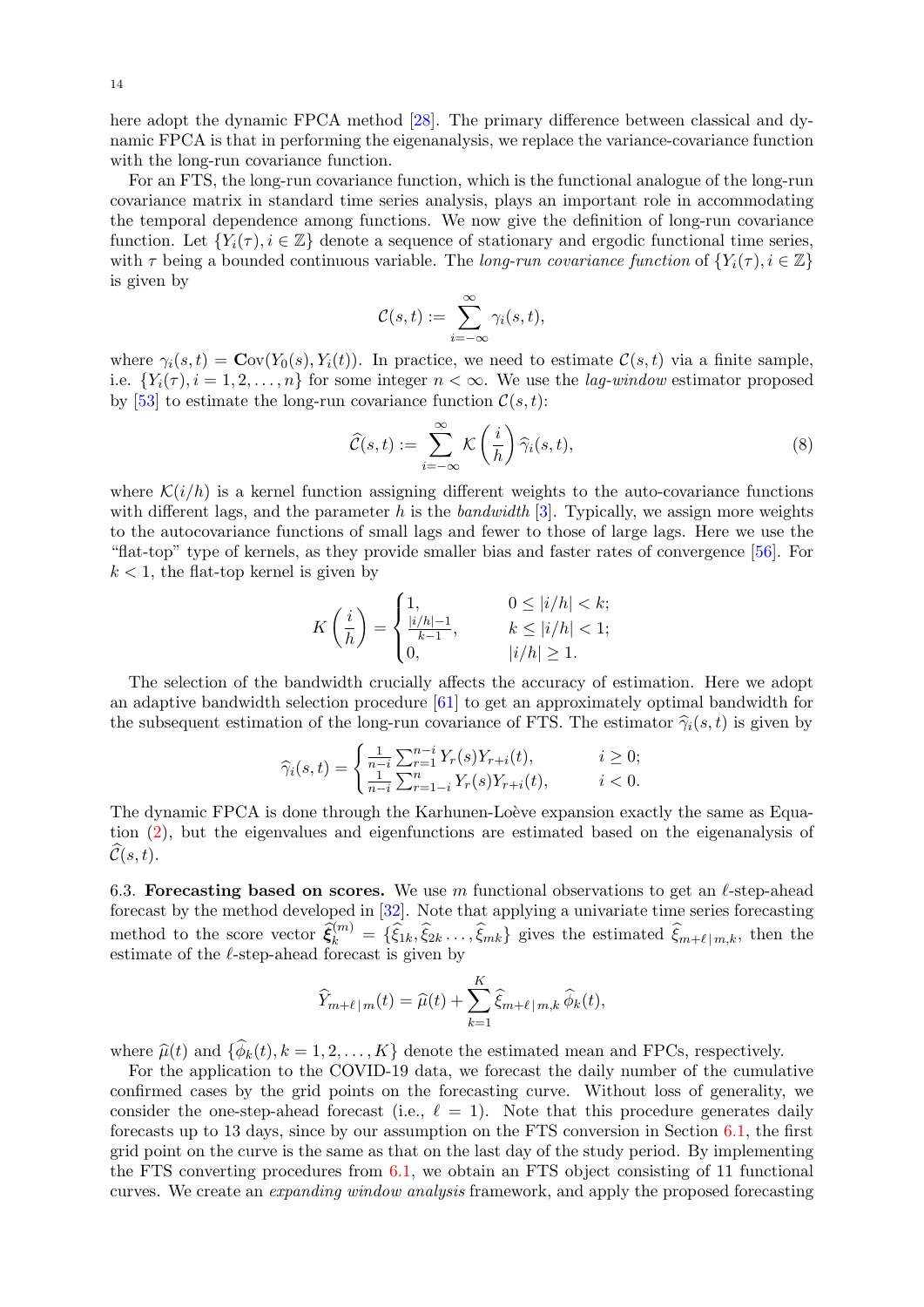method to get multiple one-step-ahead forecasts on the growth rate curve. The details are deferred to Section [6.4.1.](#page-14-0)

6.4. Forecast accuracy evaluation. In this section, we introduce the methods that assess the prediction accuracy for point and interval forecasts. To make forecast for the number of confirmed cases in the US in the next 13 days, we set  $\ell = 1$  throughout the section.

<span id="page-14-0"></span>6.4.1. Point forecast. For a point forecast, We use the root mean square forecast error (RMSFE) to evaluate its accuracy:

RMSFE
$$
(j)
$$
 =  $\sqrt{\frac{1}{N-n} \sum_{m=n}^{N-1} \left[ C_{m+1}(j) - \widehat{C}_{m+1}(j) \right]^2}$ , (9)

where  $N$  is the total number of segments in the FTS,  $m$  is the number of curves used in forecasting,  $C_{m+1}(j)$  is the number of confirmed cases at the j-th point on the  $(m + 1)$ -th curve, and  $\widehat{C}_{m+1}(j)$  is the corresponding forecast value. The RMSFE measures the discrepancy between the forecast and the actual value.

Given that there are 11 functional curves in the study period, we start with the first  $n = 8$ curves to generate one-step-ahead point forecasts, and repeat this forecasting procedure by adding one curve at a time until the first 10 curves are included, which gives us  $(N - n = 3)$ one-step-ahead forecasts in total. In other words, for each time point  $j$ , there are three forecast values. We choose  $n = 8$  as our starting point to ensure that an adequate number of curves are used for forecasting.

We adopt a standard forecasting approach through the autoregressive integrated moving average (ARIMA) model as a competing method. The forecasting results are presented in Figure [10,](#page-14-1) where the y-axis is the average of the RMSFE (scaled by 10) of the three one-step-ahead point forecasts. We observe that the mean values of the RMSFE of FTS forecasts are consistently smaller than the counterparts of standard ARIMA, suggesting that the proposed FTS method is preferred.



<span id="page-14-1"></span>Figure 10. Average RMSFE values (scaled by 10) for the FTS and the standard ARIMA method for the next 13 days. The FTS method consistently outperforms the standard ARIMA. Note that the RMSFE curve starts from 0, corresponding to the assumption in Section [6.1](#page-11-1) that the first day of the 14-day prediction segment coincides with the last day of the study period.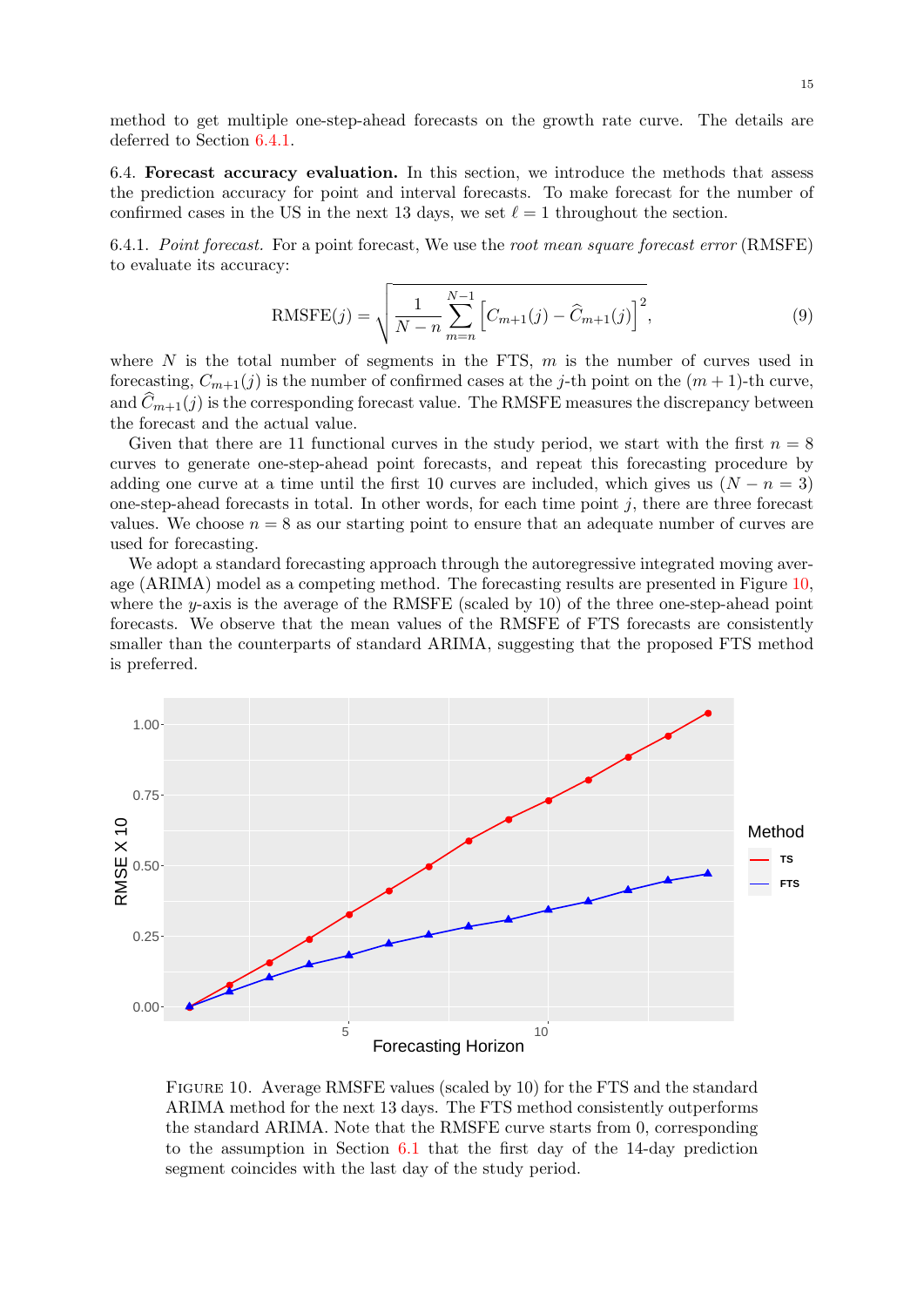6.4.2. Interval forecast. To better capture the uncertainty of point forecasts, we construct the associated prediction intervals in this section. In [\[4\]](#page-17-8), uniform prediction intervals are generated using a parametric method, and later [\[66\]](#page-20-10) suggests constructing pointwise prediction intervals via a nonparametric bootstrap method. The construction of the prediction intervals is based on in-sample-forecast errors, i.e.,  $\hat{e}_{m+1 | m}(j) = C_{m+1}(j) - \hat{C}_{m+1}(j)$ . Specifically, we generate a bootstrap sample (with replacement) of forecasting errors to obtain the upper and lower bounds, respectively denoted by  $\eta^{\text{ub}}(j)$  and  $\eta^{\text{up}}(j)$ . Then we choose a tuning parameter,  $\delta_{\alpha}$ , such that

$$
\mathbf{P}\left\{\delta_{\alpha} \times \eta^{\text{lb}}(j) \le \widehat{e}_{m+1|m} \le \delta_{\alpha} \times \eta^{\text{ub}}(j)\right\} = (1-\alpha) \times 100\%.
$$

The one-step-ahead (pointwise) prediction interval is given by

<span id="page-15-0"></span>
$$
\widehat{C}_{m+1}(j) + \delta_{\alpha} \times \eta^{\text{lb}}(j) \le C_{m+1}(j) \le \widehat{C}_{m+1}(j) + \delta_{\alpha} \times \eta^{\text{ub}}(j). \tag{10}
$$

We use the interval scoring rules [\[19\]](#page-18-17) to evaluate the accuracy of the pointwise interval forecasts. The interval score for the pointwise interval forecast (c.f. Equation  $(10)$ ) at time point j is given by

$$
S_{\alpha} \left[ \hat{C}_{m+1}^{\text{lb}}(j), \hat{C}_{m+1}^{\text{ub}}(j); C_{m+1}(j) \right]
$$
  
=  $\left[ \hat{C}_{m+1}^{\text{ub}}(j) - \hat{C}_{m+1}^{\text{lb}}(j) \right] + \frac{2}{\alpha} \left[ \hat{C}_{m+1}^{\text{lb}}(j) - \hat{C}_{m+1}(j) \right] \mathbf{1} \left\{ \hat{C}_{m+1}(j) < \hat{C}_{m+1}^{\text{lb}}(j) \right\} + \frac{2}{\alpha} \left[ \hat{C}_{m+1}(j) - \hat{C}_{m+1}^{\text{ub}}(j) \right] \mathbf{1} \left\{ \hat{C}_{m+1}(j) > \hat{C}_{m+1}^{\text{ub}}(j) \right\},$ 

where  $1 \{\cdot\}$  represents a standard indicator function, and the level of significance,  $\alpha$ , is conventionally set at 0.2. A lower interval score suggests that the interval forecast is more accurate. The ideal scenario is that the actual values of  $C_{m+1}(j)$  values lie between  $\widehat{C}_{m+1}^{\text{lb}}(j)$  and  $\widehat{C}_{m+1}^{\text{ub}}(j)$ for all j. The mean interval score over  $(N - n)$  one-step-ahead forecasts becomes

$$
\bar{S}_{\alpha}(j) = \frac{1}{N-n} \sum_{m=n}^{N-1} S_{\alpha} \Big[ \widehat{C}_{m+1}^{\text{lb}}(j), \widehat{C}_{m+1}^{\text{ub}}(j); C_{m+1}(j) \Big].
$$

Figure [11](#page-16-0) shows the mean interval scores (scaled by 10) of the interval forecasts obtained from the FTS model versus the standard ARIMA model. The computation results reveal that the proposed FTS method outperforms the standard ARIMA.

6.4.3. Future forecasts. We apply the proposed method to forecast the number of cumulative confirmed cases in the next 13 days upon the last date of study period. Table [1](#page-16-1) shows the predicted number and 80% confidence interval of nationwide cumulative confirmed cases (in thousands). In addition, the point forecasts and the associated 80% confidence bands for the cumulative confirmed cases in the US from  $08/26/2020$  to  $09/07/2020$  are depicted in Figure [12,](#page-17-9) where we also compare the prediction results with those generated from an ARIMA model.

From Table [1,](#page-16-1) we see that our FTS forecasts tends to slightly underestimate the total counts, but the actual count still falls within the prediction intervals. Such deviation may be due to the reopening of the schools starting from mid-August, leading to the surge in the cumulative confirmed cases nationwide. When comparing the FTS forecasting results with the ARIMA model in Figure [12,](#page-17-9) we see a narrower prediction interval for the FTS results, suggesting that it is preferred than the standard ARIMA model.

### 7. Discussions

In this article, we conduct a functional data analysis of the time series data of COVID-19 in the US. Based on our results, it is evident that the practice of public health measures (e.g. "stay-at-home" order and mask wearing) helps reduce the growth rate of the epidemic outbreak over the nation. However, the implementation of the business reopening plans seems to have caused the rapid spread of the COVID-19 in some states, e.g. Texas and Florida.

We quantitatively assess the correlation between confirmed and death cases using the FCCA. Overall, we observe a high canonical correlation between confirmed and death cases, though the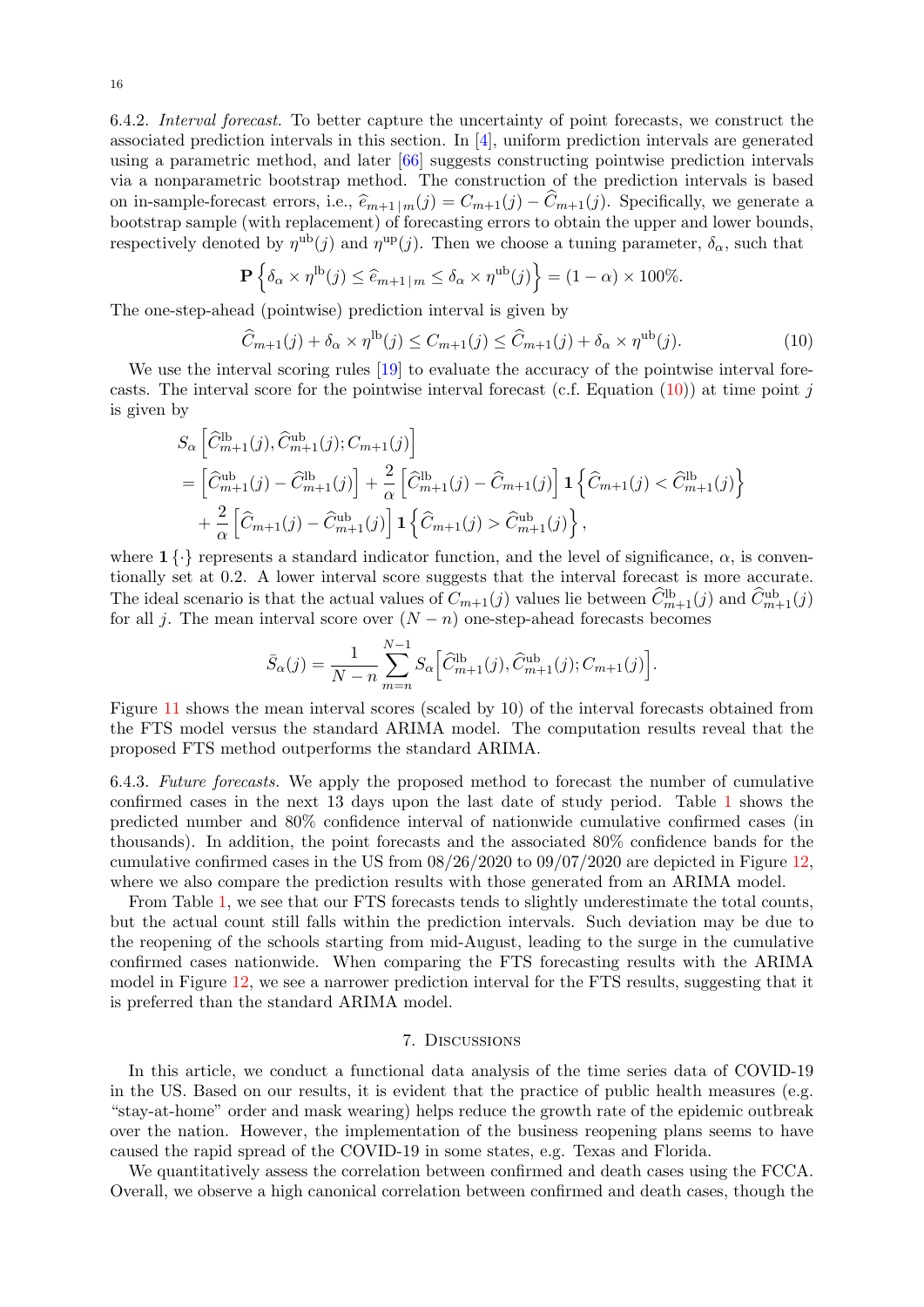

<span id="page-16-0"></span>Figure 11. Average interval scores (scaled by 10) for the FTS method and the standard ARIMA model for the next 13 days. The FTS approach is preferred in that it produces smaller interval scores in most of the cases. Note that the RMSFE curve starts from 0, corresponding to the assumption in Section [6.1](#page-11-1) that the first day of the 14-day prediction segment coincides with the last day of the study period.

Table 1. Number of cumulative confirmed cases (in thousands) in the United States in the next 13 days (upon the last date of the study period).

<span id="page-16-1"></span>

| Date        | 08/26  | 08/27 | 08/28  | 08/29 | 08/30 | 08/31 | 09/01 |
|-------------|--------|-------|--------|-------|-------|-------|-------|
| Actual      | 5,839  | 5,884 | 5,931  | 5,975 | 6,009 | 6,045 | 6,089 |
| Forecasts   | 5,815  | 5,840 | 5,863  | 5,884 | 5,907 | 5,935 | 5,970 |
| Lower Bound | 5,788  | 5,786 | 5,790  | 5,799 | 5,805 | 5,817 | 5,839 |
| Upper Bound | 5,843  | 5,902 | 5,948  | 5,981 | 6,010 | 6,049 | 6,090 |
| Date        | 09/02  | 09/03 | 09/04  | 09/05 | 09/06 | 09/07 |       |
| Actual      | 6.122  | 6,168 | 6,220  | 6,263 | 6,293 | 6,318 |       |
| Forecasts   | 6,012  | 6,060 | 6,110  | 6,161 | 6,210 | 6,252 |       |
| Lower Bound | 5,865  | 5,885 | 5,913  | 5,946 | 5,976 | 6,006 |       |
| Upper Bound | 6, 131 | 6,176 | 6, 233 | 6,312 | 6,390 | 6,457 |       |

canonical variable scores vary from state to state. With the population size in each state carefully adjusted, we see that there is a substantial change in the cluster structure in the early and late times, and 05/15/2020 (the average date of business reopening across the states) appears to be a potential change point. Besides, states that are geographically close to the hot spots are likely to be clustered together, and population density (at state level) appears to be a critical factor affecting the cluster structure.

In addition, we also propose a forecasting scheme for the nationwide cumulative confirmed cases under the functional time series framework. Integrating information from the neighboring data point, the forecasting accuracy from the functional time series approach outperforms that from an ARIMA model. Forecasts are also made to the next 13 days of the study period, and comparisons with the actual counts are provided. Although our method tends to produce smaller estimated counts for the next 13 days, the actual values still fall within the prediction intervals associated with our forecasts. It is also worthwhile noticing that such underestimation may indicate the effects of school reopening in accelerating the spread of the virus over the country.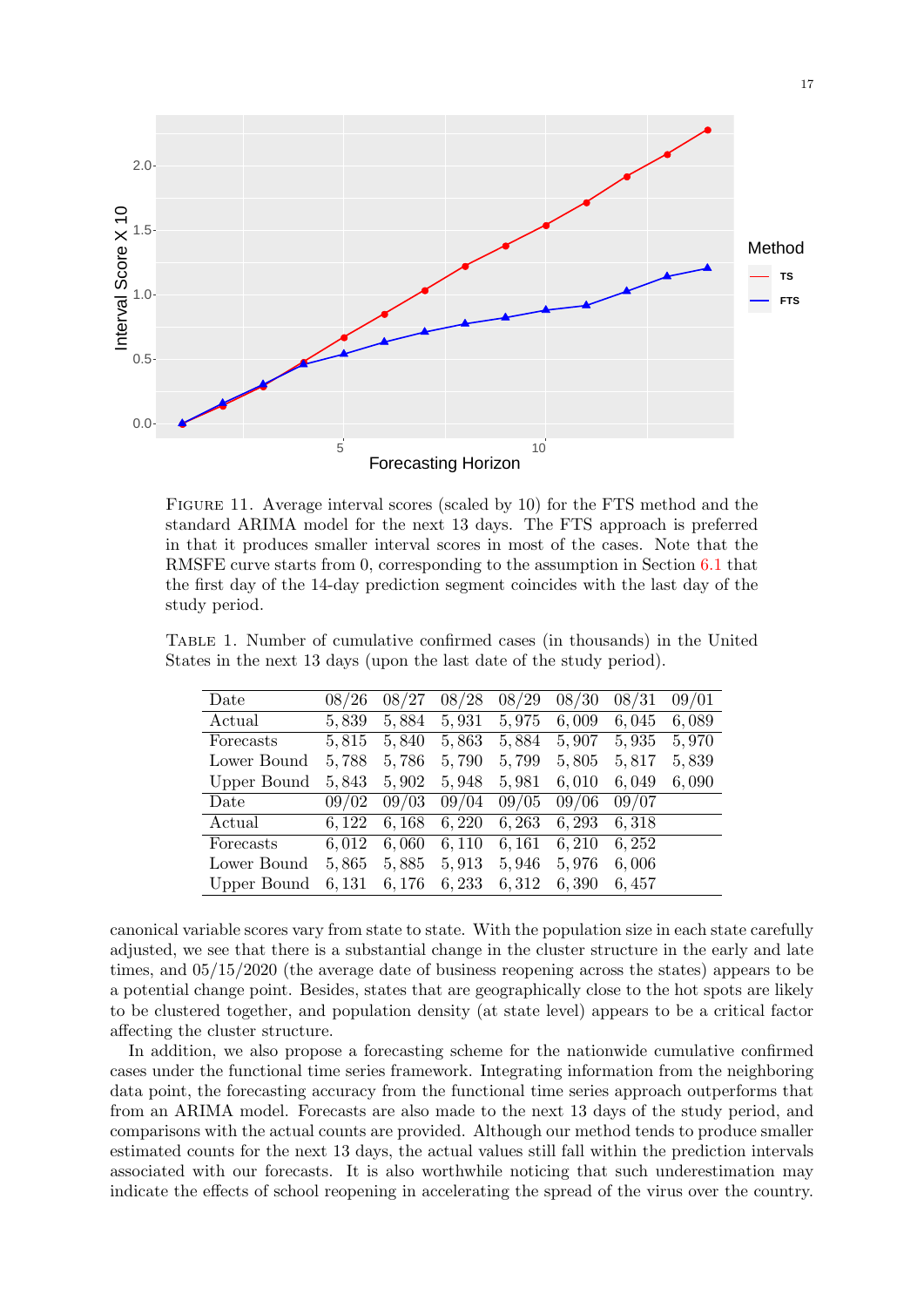

<span id="page-17-9"></span>Figure 12. Point forecast and confidence bands for the number of total confirmed cases in the next 13 days (upon the last date of the study period)

# Acknowledgement

The authors would like to thank Drs. Jun Yan from the University of Connecticut and Zifeng Zhao from the University of Notre Dame for valuable comments on the manuscript.

### **REFERENCES**

- <span id="page-17-0"></span>[1] Abdollahi, E., Champredon, D., Langley, J. M., Galvani, A. P. and Moghadas, S. M. (2020). Temporal estimates of case-fatality rate for COVID-19 outbreaks in Canada and the United States. Can. Med. Assoc. J. 192 E666–E670.
- <span id="page-17-3"></span>[2] Abraham, C., Cornillon, P. A., Matzner-Løber, E. and Molinari, N. (2003). Unsupervised curve clustering using B-splines. Scand. J. Statist. 30 581–595. [MR2002229](http://www.ams.org/mathscinet-getitem?mr=2002229)
- <span id="page-17-7"></span>[3] ANDREWS, D. (1991). Heteroskedasticity and autocorrelation consistent covariance matrix estimation. Econometrica 59 817–858.MR1106513
- <span id="page-17-8"></span>[4] AUE, A., NORINHO, D. D. and HÖRMANN, S.  $(2015)$ . On the prediction of stationary functional time series. J. Amer. Statist. Assoc. 110 378–392. [MR3338510](http://www.ams.org/mathscinet-getitem?mr=3338510)
- <span id="page-17-6"></span>[5] BIERNACKI, C., CELEUX, G., and GOVAERT, G.. (2003). Choosing starting values for the EM algorithm for getting the highest likelihood in multivariate Gaussian mixture models. Comput. Statist. Data Anal. 41 561–575. [MR1968069](http://www.ams.org/mathscinet-getitem?mr=1968069)
- <span id="page-17-1"></span> $[6]$  CAPRA, W. B. and MÜLLER, H.-G.  $(1991)$ . An accelerated-time model for response curves. J. Amer. Statist. Assoc. 92 72–83. [MR1436099](http://www.ams.org/mathscinet-getitem?mr=1436099)
- <span id="page-17-2"></span>[7] Carroll, C., Gajardo, A., Chen, Y. Dai, X., Fan, J. Hadjipantelis, P. Z., Han, K., JI, H., MÜELLER, H.-G. and WANG, J.-L. (2020). fdapace: Functional Data Analysis and Empirical Dynamics. R package version 0.5.3, [https://CRAN.R-project.org/package=](https://CRAN.R-project.org/package=fdapace) [fdapace](https://CRAN.R-project.org/package=fdapace).
- [8] Castro, P. E., Lawton, W. H. and Sylvestre, E. A. (1986). Principal modes of variation for processes with continuous sample curves. Technometrics 28 329–337.
- <span id="page-17-5"></span>[9] Chen, W.-C. and Maitra, R. (2015). EMCluster: EM algorithm for model-based clustering of finite mixture Gaussian distribution. R Package, [http://cran.r-project.org/](http://cran.r-project.org/package=EMCluster) [package=EMCluster](http://cran.r-project.org/package=EMCluster).
- <span id="page-17-4"></span>[10] Chiou, J.-M. and Li, P.-L. (2007). Functional clustering and identifying substructures of longitudinal data. J. R. Stat. Soc. Ser. B Stat. Methodol. 69 679–699. [MR2370075](http://www.ams.org/mathscinet-getitem?mr=2370075)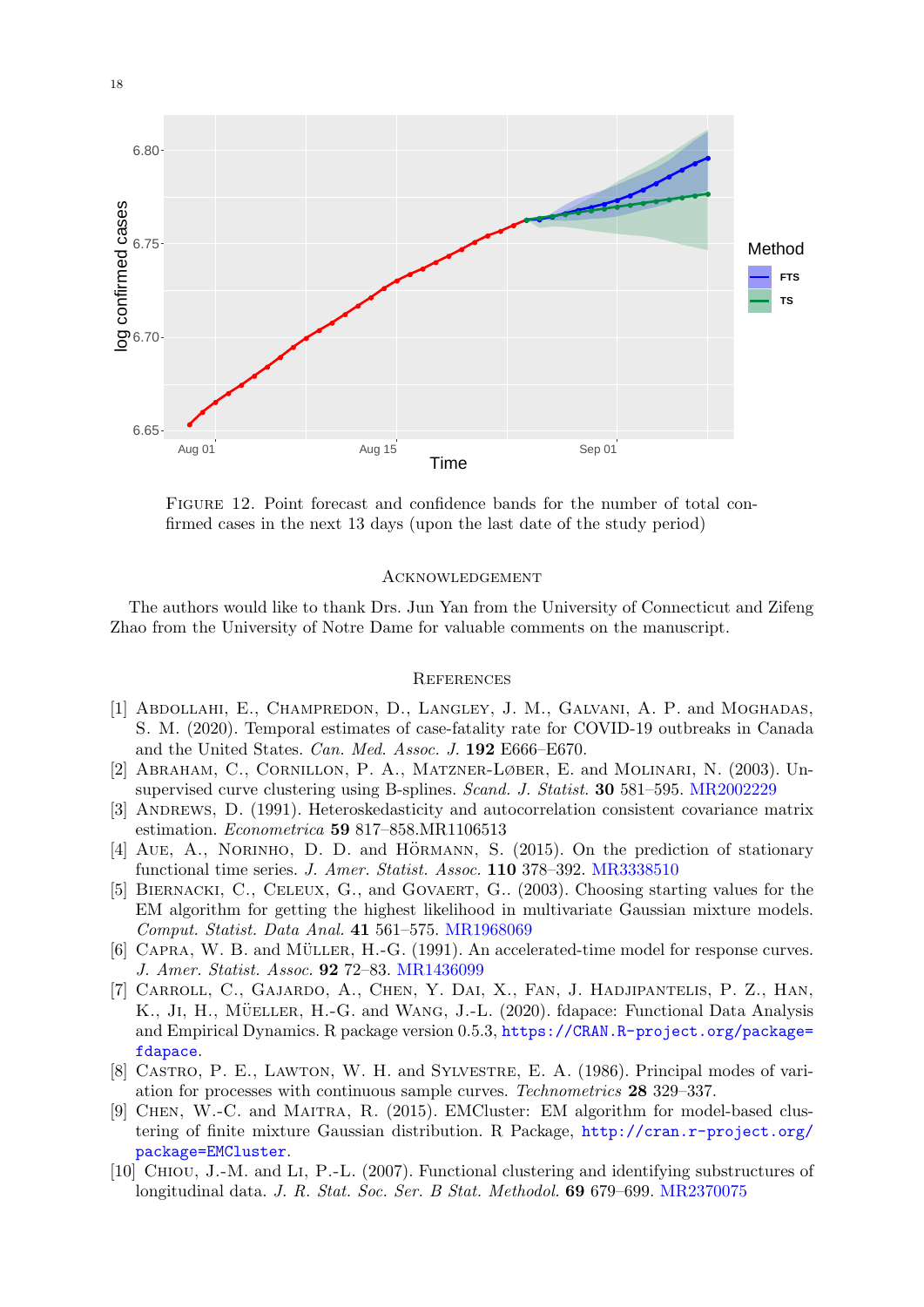- <span id="page-18-6"></span>[11] Chiou, J.-M. and Li, P.-L. (2008). Correlation-based functional clustering via subspace projection. J. Amer. Statist. Assoc. 103 1684–1692. [MR2724685](http://www.ams.org/mathscinet-getitem?mr=2724685)
- <span id="page-18-10"></span>[12] CHIOU, J.-M. and MÜLLER, H.-G.  $(2009)$ . Modeling hazard rates as functional data for the analysis of cohort lifetables and mortality forecasting. J. Amer. Statist. Assoc. 104 572–585. [MR2751439](http://www.ams.org/mathscinet-getitem?mr=2751439)
- [13] Chung, F. R. K. (1997). Spectral Graph Theory. American Mathematical Society, Providence, RI. [MR1421568](http://www.ams.org/mathscinet-getitem?mr=1421568)
- <span id="page-18-1"></span>[14] DAUXOIS, J., POUSSE, A. and ROMAIN, Y. (1982). Asymptotic theory for the principal component analysis of a vector random function: some applications to statistical inference. J. Multivariate Anal. 12 136–154. [MR0650934](http://www.ams.org/mathscinet-getitem?mr=0650934)
- <span id="page-18-7"></span>[15] Dempster, A. P., Laird, N. M. and Rubin, D. B. (1977). Maximum likelihood from incomplete data via the EM algorithm. J. Roy. Statist. Soc. Ser. B 39 1–38. [MR0501537](http://www.ams.org/mathscinet-getitem?mr=0501537)
- <span id="page-18-2"></span>[16] FAN, J. and GIJBELS, I. (1996). Local Polynomial Modelling and its Application. Chapman & Hall, London, UK. [MR1383587](http://www.ams.org/mathscinet-getitem?mr=1383587)
- <span id="page-18-5"></span>[17] Ferreira, L. and Hitchcock, D. B. (2009). A comparison of hierarchical methods for clustering functional data. Comm. Statist. Simulation Comput. 38 1925–1949. [MR2751180](http://www.ams.org/mathscinet-getitem?mr=2751180)
- <span id="page-18-11"></span>[18] GABRYS, R., HORVÁTH, L. and KOKOSZKA, P. (2010). Tests for error correlation in the functional linear model. J. Amer. Statist. Assoc. 105 1113–1125. [MR2752607](http://www.ams.org/mathscinet-getitem?mr=2752607)
- <span id="page-18-17"></span>[19] GNEITING, T. and RAFTERY, A. E. (2007). Strictly proper scoring rules, prediction, and estimation. J. Amer. Statist. Assoc. 102 359–378. [MR2345548](http://www.ams.org/mathscinet-getitem?mr=2345548)
- <span id="page-18-0"></span>[20] Grubaugh, N. D., Hanage, W. P. and Rasmussen, A. L. (2020). Making sense of mutation: What D614G means for the COVID-19 pandemic remains unclear. Cell [https:](https://doi.org/10.1016/j.cell.2020.06.040) [//doi.org/10.1016/j.cell.2020.06.040](https://doi.org/10.1016/j.cell.2020.06.040).
- [21] Hansen, L. P. (1982). Large sample properties of generalized method of moments estimators. Econometrica 50, 1029–1054. [MR0666123](http://www.ams.org/mathscinet-getitem?mr=0666123)
- <span id="page-18-3"></span>[22] HE, G., MÜLLER, H.-G. and WANG, J.-L. (2003). Functional canonical analysis for square integrable stochastic processes. J. Multivariate Anal. 85 54–77. [MR1978177](http://www.ams.org/mathscinet-getitem?mr=1978177)
- <span id="page-18-4"></span> $[23]$  HE, G., MÜLLER, H.-G. and WANG, J.-L.  $(2004)$ . Methods of canonical analysis for functional data. J. Statist. Plann. Inference 122, 141–159. [MR2057919](http://www.ams.org/mathscinet-getitem?mr=2057919)
- [24] He, W., Grace, Y. Y. and Zhu, Y. (2020). Estimation of the basic reproduction number, average incubation time, asymptomatic infection rate, and case fatality rate for COVID19: Metaanalysis and sensitivity analysis. J. Med. Virol. [https://doi.org/10.](https://doi.org/10.1002/jmv.26041) [1002/jmv.26041](https://doi.org/10.1002/jmv.26041).
- [25] He, X., Lau, E.H.Y., Wu, P. et al. (2020). Temporal dynamics in viral shedding and transmissibility of COVID-19. Nat. Med.. 26, 672–675.
- <span id="page-18-8"></span>[26] HÖRMANN, S. and KOKOSZKA, P. (2010). Weakly dependent functional data. Ann. Statist. 38, 1845–1884. [MR2662361](http://www.ams.org/mathscinet-getitem?mr=2662361)
- <span id="page-18-9"></span>[27] HÖRMANN, S. and KOKOSZKA, P.  $(2010)$ . Functional time series, in T. S. Rao, S. S. Rao and C. Rao (Eds.) Handbook of Statistics 30 157–186, Elsevier, Amsterdam, North Holland.
- <span id="page-18-15"></span>[28] HÖRMANN, S., KIDZIŃSKI, L. and HALLIN, M. (2015). Dynamic functional principal components. J. R. Stat. Soc. Ser. B. Stat. Methodol. 77, 319–348. [MR3310529](http://www.ams.org/mathscinet-getitem?mr=3310529)
- [29] HORVATH, L., KOKOSZKA, P., and REEDER, R. (2012). Estimation of the mean of functional time series and a two-sample problem. J. R. Stat. Soc. Ser. B. Stat. Methodol. 75 103–122. [MR3008273](http://www.ams.org/mathscinet-getitem?mr=3008273)
- <span id="page-18-12"></span>[30] HORVÁTH, L., KOKOSZKA, P., and RICE, G  $(2014)$ . Testing stationarity of functional time series. J. Econometrics 179 66–82. [MR3153649](http://www.ams.org/mathscinet-getitem?mr=3153649)
- <span id="page-18-13"></span>[31] HYNDMAN, R. J., and ULLAH, M. S. (2007). Robust forecasting of mortality and fertility rates: A functional data approach. Comput. Statist. Data Anal. 51 4942–4956. [MR2364551](http://www.ams.org/mathscinet-getitem?mr=2364551)
- <span id="page-18-16"></span>[32] HYNDMAN, R. J., and SHANG, H. L. (2009). Forecasting functional time series. J. Korean Statist. Soc. 38 219–221. [MR2750317](http://www.ams.org/mathscinet-getitem?mr=2750317)
- <span id="page-18-14"></span>[33] HYNDMAN, R. J., and SHANG, H. L. (2010). Rainbow plots, bagplots, and boxplots for functional data. J. Comput. Graph. Statist. 19 29–45. [MR2752026](http://www.ams.org/mathscinet-getitem?mr=2752026)
- [34] HYNDMAN, R.J., BOOTH, H., and FARAH, Y. (2013). Coherent mortality forecasting: the product-ratio method with functional time series models. Demography 50 261–283.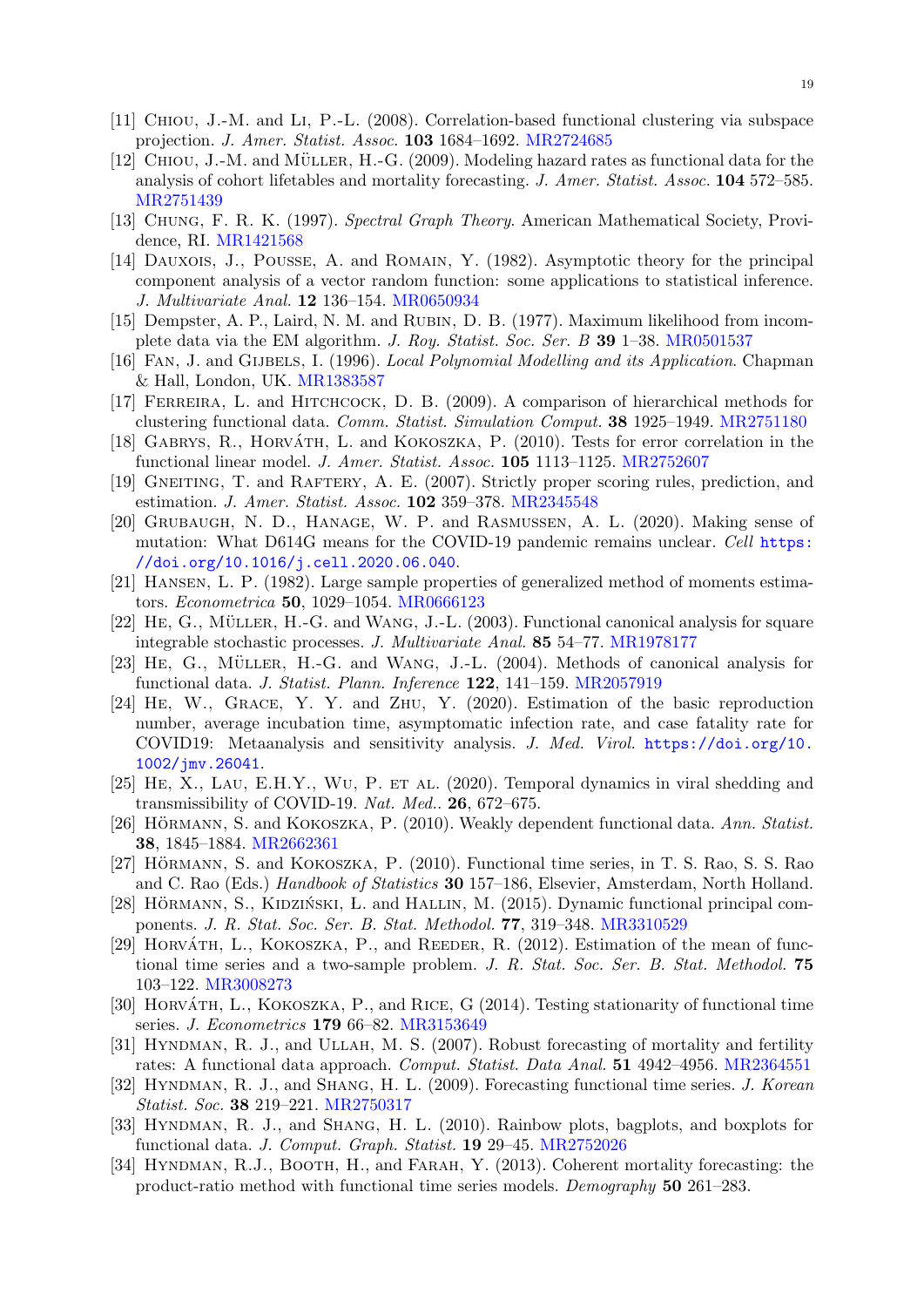- <span id="page-19-12"></span>[35] JACQUES, J. and PREDA, C. (2013). Funclust: A curves clustering method using functional random variables density approximation. Neurocomputing 112 161–171.
- [36] JACQUES, J. and PREDA, C. (2014). Functional data clustering: a survey. Adv. Data Anal. Classif. 8 231–255. [MR3253859](http://www.ams.org/mathscinet-getitem?mr=3253859)
- <span id="page-19-6"></span>[37] JOLLIFFE, I. T. (2002). Principal Component Analysis, 2nd ed. Springer-Verlag, New York, NY. [MR2036084](http://www.ams.org/mathscinet-getitem?mr=2036084)
- <span id="page-19-0"></span>[38] DONG, E., DU, H., and GARDNER, L. (2020). An interactive web-based dashboard to track COVID-19 in real time. The Lancet infectious diseases, 20(5), 533–534.
- <span id="page-19-9"></span>[39] Jones, M. C. and Rice, J. A. (1992). Displaying the important features of large collections of similar curves. Amer. Statist. 46 140–145.
- <span id="page-19-7"></span>[40] Karhunen, K.. (1946). Zur spektraltheorie stochastischer prozesse. Ann. Acad. Sci. Fennicae Ser. A. I. Math.-Phys. 34. [MR0023012](http://www.ams.org/mathscinet-getitem?mr=0023012)
- <span id="page-19-11"></span>[41] KAUFMAN, L. and ROUSSEEUW, P. J. (1990). Finding Groups in Data: An Introduction to Cluster Analysis, 1st ed. Wiley-Interscience, Hoboken, NJ. [MR2036084](http://www.ams.org/mathscinet-getitem?mr=2036084)
- [42] Kosambi, D. D. (1943). Statistics in function space. J. Indian Math. Soc. 7 76–88. [MR0009816](http://www.ams.org/mathscinet-getitem?mr=0009816)
- <span id="page-19-14"></span>[43] LEE, G. and SCOTT, C. (2012). EM algorithms for multivariate Gaussian mixture models with truncated and censored data. Comput. Statist. Data Anal. **56** 2816–2829. [MR2915165](http://www.ams.org/mathscinet-getitem?mr=2915165)
- <span id="page-19-10"></span>[44] LEURGANS, S. E., MOYEED, R. A. and SILVERMAN, B. W. (1993). Canonical correlation analysis when the data are curves. J. Roy. Statist. Soc. Ser. B 55 725–740. [MR1223939](http://www.ams.org/mathscinet-getitem?mr=1223939)
- [45] Li, Y. and Hsing, T. (2010). Uniform convergence rates for nonparametric regression and principal component analysis in functional/longitudinal data. Ann. Statist. 38 3321–3351. [MR2541589](http://www.ams.org/mathscinet-getitem?mr=2541589)
- [46] Li, Y., WANG, N., and CARROLL, R. J.. (2013). Selecting the number of principal components in functional data. J. Amer. Statist. Assoc. 108 1284–1294. [MR3174708](http://www.ams.org/mathscinet-getitem?mr=3174708)
- [47] LIU, B. and MÜLLER, H.-G. (2009). Estimating derivatives for samples of sparsely observed functions, with application to online auction dynamics. J. Amer. Statist. Assoc. **104** 704–717. [MR2541589](http://www.ams.org/mathscinet-getitem?mr=2541589)
- <span id="page-19-8"></span>[48] LOÈVE, M.. (1955). Probability Theory: Foundations, Random Sequences. D. Van Nostrand, Company, Inc., Princeton, NJ.
- <span id="page-19-15"></span>[49] McALOON, C., COLLINS,  $\dot{A}$ , HUNT, K. et al. (2020). Incubation period of COVID-19: A rapid systematic review and meta-analysis of observational research. BMJ Open, 10 e039652.
- [50] McLachlan, G. and Peel, D. (2000). Finite Mixture Models. Wiley-Interscience, New York. [MR1789474](http://www.ams.org/mathscinet-getitem?mr=1789474)
- [51] NEWEY, W. K. and WEST, K. D. (1987). A simple, positive semi-definite, heteroskedasticity and autocorrelation consistent covariance matrix. Econometrica 55 703–708. [MR0890864](http://www.ams.org/mathscinet-getitem?mr=0890864)
- <span id="page-19-1"></span>[52] OMMER, S. B., MALANI, P. and DEL RIO, C. (2020). The COVID-19 andemic in the US: A clinical update. JAMA 323 1767–1768.
- <span id="page-19-16"></span>[53] PANARETOS, V. M. and TAVAKOLI, S. (2013). Fourier analysis of stationary time series in function space. Ann. Statist. 41 568–603. [MR3099114](http://www.ams.org/mathscinet-getitem?mr=3099114)
- <span id="page-19-2"></span>[54] PEIRLINCK, M., LINKA, K., COSTABAL, F. S. and KUHL, E. (2020). Outbreak dynamics of COVID-19 in China and the United States. Biomech. Model. Mechanobiol. [https://doi.](https://doi.org/10.1007/s10237-020-01332-5) [org/10.1007/s10237-020-01332-5](https://doi.org/10.1007/s10237-020-01332-5).
- <span id="page-19-13"></span>[55] PENG, J. and MÜLLER, H.-G. (2008). Distance-based clustering of sparsely observed stochastic processes with applications to online auctions. Ann. Appl. Stat. 2 1056–1077. [MR2516804](http://www.ams.org/mathscinet-getitem?mr=2516804)
- <span id="page-19-17"></span>[56] Politis, D. N. and Romano, J. P. (1996). On flat-top kernel spectral density estimators for homogeneous random fields. J. Statist. Plann. Inference 51 41–53.
- <span id="page-19-4"></span>[57] Ramsay, J. O. (1982). When the data are functions. Psychometrika 47 379–396. [MR0691828](http://www.ams.org/mathscinet-getitem?mr=0691828)
- <span id="page-19-3"></span>[58] RAMSAY, J. O. and DALZELL, C. J. (1991). Some tools for functional data analysis. J. Roy. Statist. Soc. Ser. B 53 539–572. [MR1125714](http://www.ams.org/mathscinet-getitem?mr=1125714)
- <span id="page-19-5"></span>[59] Ramsay, J. O. and Silverman, B. W. (2002). Applied Functional Data Analysis: Methods and Case Studies. Springer-Verlag, New York, NY. [MR1910407](http://www.ams.org/mathscinet-getitem?mr=1910407)